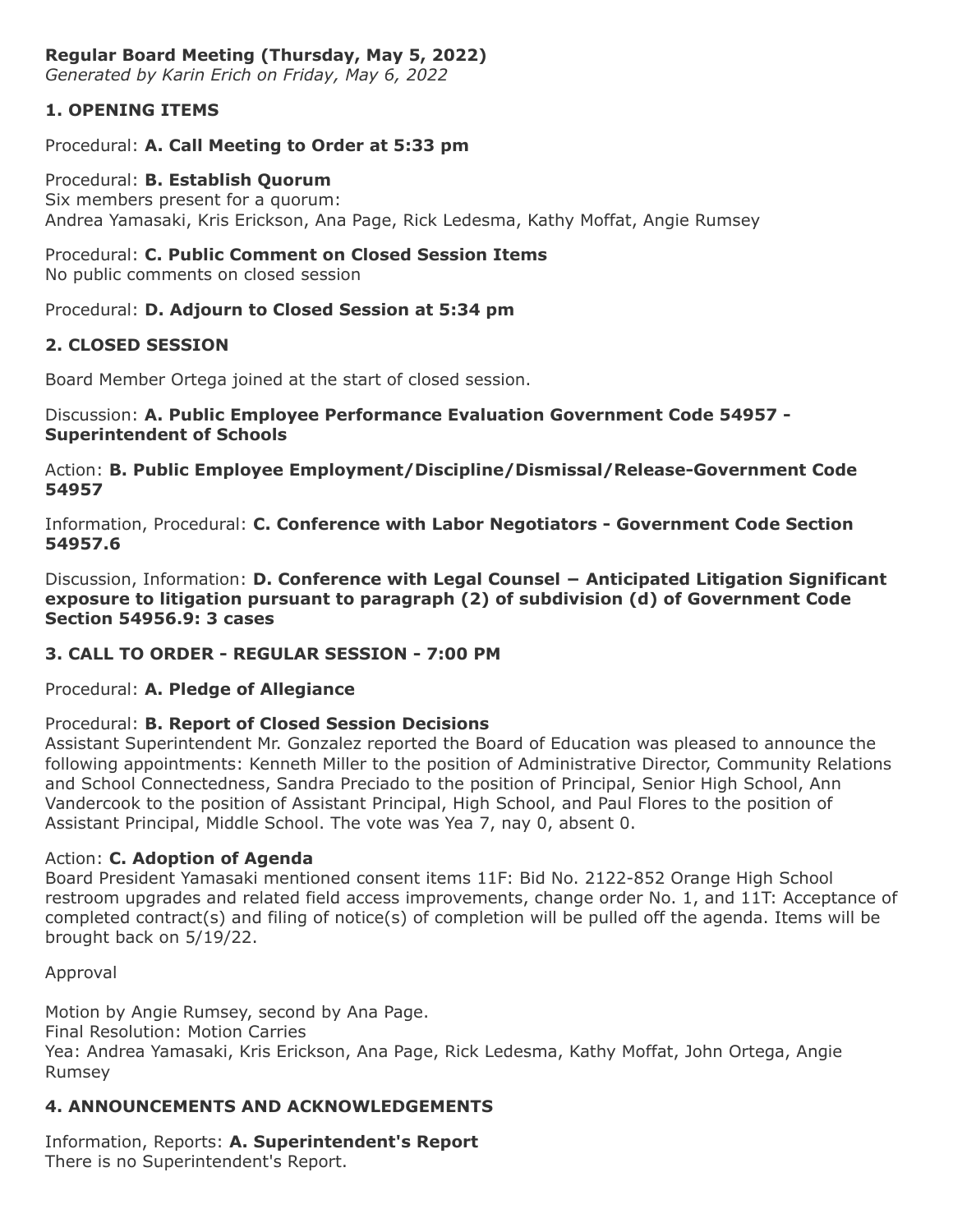## Information, Reports: **B. Board President's Report**

Board president Yamasaki expressed her gratitude to the Orange Unified teacher. She also thanked the parents who recognized the teachers. May is a busy time of the month as we prepare for graduation week. Last week, Mrs. Yamasaki attended the Teacher of the Year event which was held at the Disneyland hotel. Ingred Shine of Villa Park High School was named one of the 2022 Orange County teachers of the year. Also recognized were the 2021 Teacher of the Year nominees Vicki Mull - El Modena High School, Kindra O'Hare - Serrano Elementary, Deryk Rawalt - Lampson Elementary, and the 2022 Teacher of the Year nominees Mary Helmer - Esplanade Elementary, and Corinne Owens - West Orange elementary. Mrs. Yamasaki congratulated Nohl Canyon which celebrated its 50th anniversary. Thank you to Principal Jeff Jones and Nohl Canyon Parents association for coordinating a wonderful event. There were also several incidents of vandalism at Nohl Canyon. There is an active investigation by the Anaheim Police, the District is working on installing security cameras and lights, there will be a security guard on campus during the evening, and extra patrol by district and police.

## Information, Reports: **C. Board Recognition of Students, Staff and Community**

Board Member Moffat had the pleasure to attend an assembly at La Veta Elementary for the Angels Adopt-a-School program. Anaheim Angels pitcher Griffin Canning and radio host Rodger Lodge visited the school. Canning was very charming and inspiring. He was a perfect role model. The Villa Park High School annual pancake breakfast drew in a lot of community participation. It was, as always, a nice event.

Board Clerk Page also attended the breakfast at Villa Park High School. The Orange Mandarin Booster Club hosted their spring festival, celebrating the Year of the Tiger, at Villa Park High School with student performances, a line dance, and a fashion show. Mrs. Page shared her deep and sincere thanks to all of the kindergarten teachers. This is the first year in Orange County that all public school kindergarten teachers supported collecting our early developing index which is collecting information about our youngest students in five different categories: physical health, social competence, emotional maturity, language and cognitive skills, and communications skills and general knowledge. With this information, we can analyze how students are school ready, and how we can continue to support them in their early years. On Wednesday nights, there is parent education in Orange Unified, hosted by Positive Discipline. She hopes families are able to participate.

Board Vice President Erickson wished all teachers a happy teacher appreciation week. She recognized what an incredibly difficult year this was and she's very grateful for our teachers. This is a busy time of year. She attended the Bus driver celebration and the eSports event that IT put together for K-6 students. Students learned how to game in a healthy way. It also combined art and technology. She also mentioned the Digital Media Collaborative at El Modena High School. This career-focused program that students participate in for 3 years, has a mentorship program and a professional internship. It's also part of the CTE marketing pathway. She ordered shirts from the program and she was impressed with the quality.

Student Board member Eliana Lipson from El Modena High School mentioned that Dance will have its last showcase of the year. They will also have PROM, a goodbye assembly, and the Spring into the Arts Festival. There will also be senior activities and graduation.

Orange High School representative mentioned they will have PROM. The students are also preparing for the May Day Parade in Old Town Orange.

Student Board member Hydar Shmara from Canyon High School highlighted the Campus Care Day. A lot of volunteers come together for this campus beautification day. The students are also looking forward to PROM.

## Information: **D. Board Recognition – "YOU'VE GOT THE EDGE" – Employee Of The Month Recognition Program**

Assistant Superintendent Mr. Gonzalez introduced William "Peyton" Hickman, Teacher at Cerro Villa Middle School, who is the recipient of the "you've got the Edge" - Employee of the Month Award for the month of May. Board President Yamasaki read what the Cerro Villa Staff had to say about Mr. Hickman: Unfortunately, Peyton is unable to attend tonight. He is retiring this June after serving both as a teacher and an administrator in Orange Unified. He truly embodies all of the District's core values. Peyton is caring, helpful, humble, and personable and works for equity and inclusion for all students. He is a true leader on our campus and will be missed by our staff and students.

# Information: **E. Board Proclamation: SCHOOL NURSE DAY - MAY 11, 2022**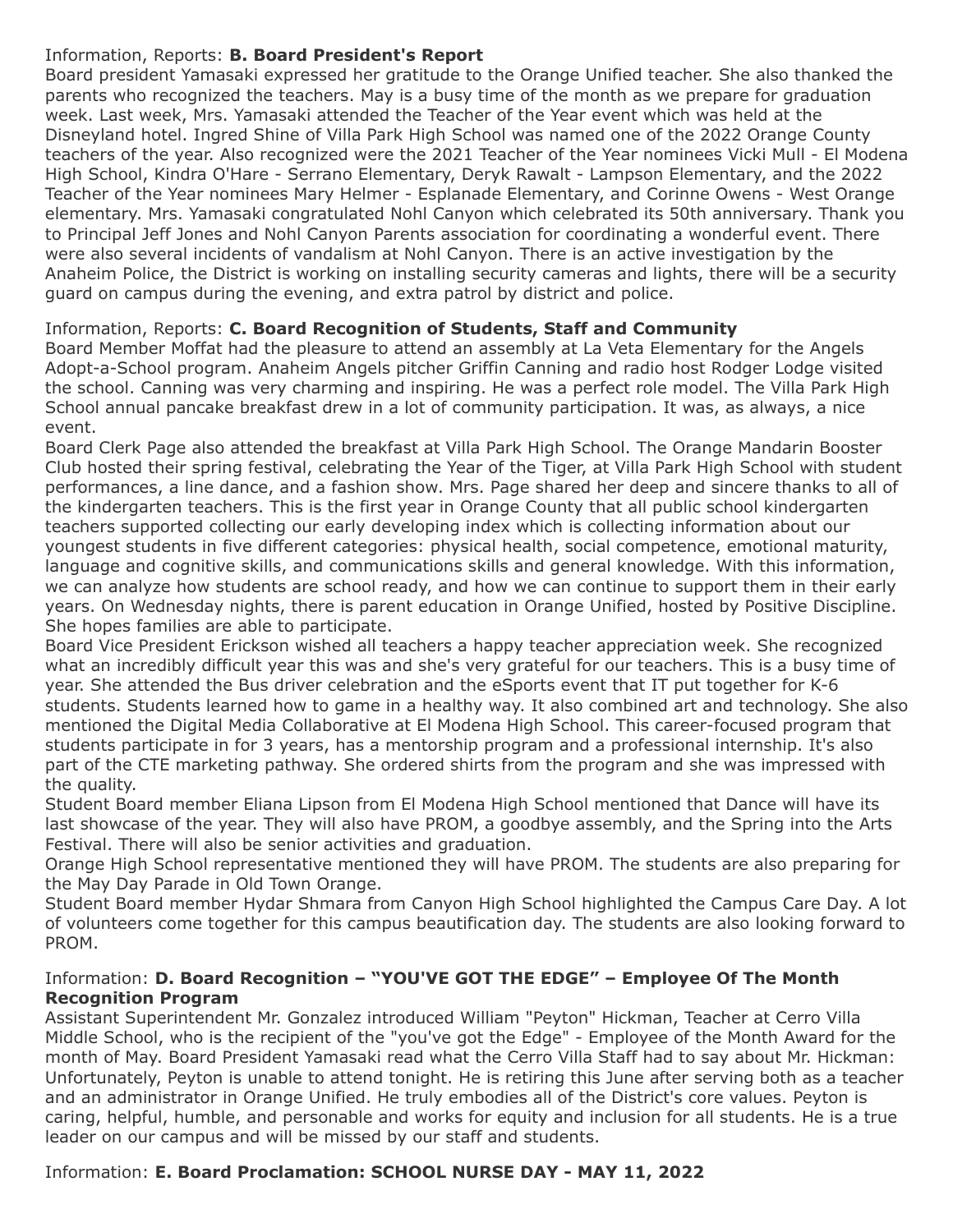Board President Yamasaki presented the proclamation to school nurse Gulak. Executive Director Student & Community Services Mr. Angel welcomed the nurses that joined him at the podium tonight. He also introduced the Orange Unified School Nurse of the Year Mrs. Gulak. Mrs. Gulak is a credentialed school nurse and covers Canyon Hills School and Imperial Elementary School. She takes great pride in caring for her students and she promotes optimal student outcomes through treatment compliance, continuity of care, and student advocacy. Her commitment to teamwork and providing health support to the students is paramount and exceptional.

Information: **F. Board Proclamation: CALIFORNIA DAY OF THE TEACHER - MAY 11, 2022** Board member Mrs. Rumsey read the proclamation. Orange Unified Education Association (OUEA) President Mr. Goodlander received the proclamation.

Information: **G. Board Proclamation: CLASSIFIED SCHOOL EMPLOYEE WEEK – MAY 15-21, 2021** Board member Mrs. Moffat read the proclamation. California School Employee Association (CSEA) President Mrs. Swanson received the proclamation.

# Information: **H. State of the School Report- Portola and Yorba Middle School**

Portola Principal Mr. Morgan and Yorba Interim Principal Mr. Espinoza gave an update on the Verizon Initiative Learning program. Portola and Yorba were the first schools in the district and the county to equip every student and teacher with a device and up to a four-year data plan and to provide students without reliable home internet access with a mobile hotspot. In addition, schools receive extensive teacher training and support. Every student has equal access to the internet and the principals are excited for the future to see the results of this grant.

# **5. APPROVAL OF MINUTES**

## Action: **A. Approval of minutes from the April 14, 2022 Board Meeting**

It is recommended that the Board of Education approve the minutes as presented and reviewed.

Motion by Rick Ledesma, second by Kris Erickson.

Final Resolution: Motion Carries

Yea: Andrea Yamasaki, Kris Erickson, Ana Page, Rick Ledesma, Kathy Moffat, John Ortega, Angie Rumsey

## **6. PUBLIC COMMENT**

Procedural: **A. Guidelines:** Members of the audience may address the Board of Education on agenda items during consideration of that item and non-agenda items that are within the Board's subject matter and jurisdiction. Speaking time is limited to three (3) minutes per speaker with a maximum of twenty (20) minutes per topic. Persons wishing to speak should submit a blue card prior to the meeting. Nonagenda items may neither be acted upon nor discussed by the Board, but will be responded to either by telephone, mail, or at a subsequent meeting.

Patty Cabada, not a parent: Wants to educate girls that safe surrender is a safe option.

## **7. ACTION ITEMS**

#### Action: **A. MEMORANDUM OF UNDERSTANDING WITH THE ORANGE UNIFIED PUBLIC SCHOOL FOUNDATION**

Assistant Superintendent Business Services Mr. Rivera introduced the item. OUPSF President Mrs. Kwon presented. Some questions were answered.

It is recommended that the Board of Education approve the board agenda item as presented.

Motion by Kris Erickson, second by Ana Page.

Final Resolution: Motion Carries

Yea: Andrea Yamasaki, Kris Erickson, Ana Page, Rick Ledesma, Kathy Moffat, John Ortega, Angie Rumsey

## Action: **B. RESOLUTION 34-21-22, PROPOSED EL MODENA HIGH SCHOOL MODERNIZATION PROJECT EXEMPT FROM THE CALIFORNIA ENVIRONMENTAL QUALITY ACT**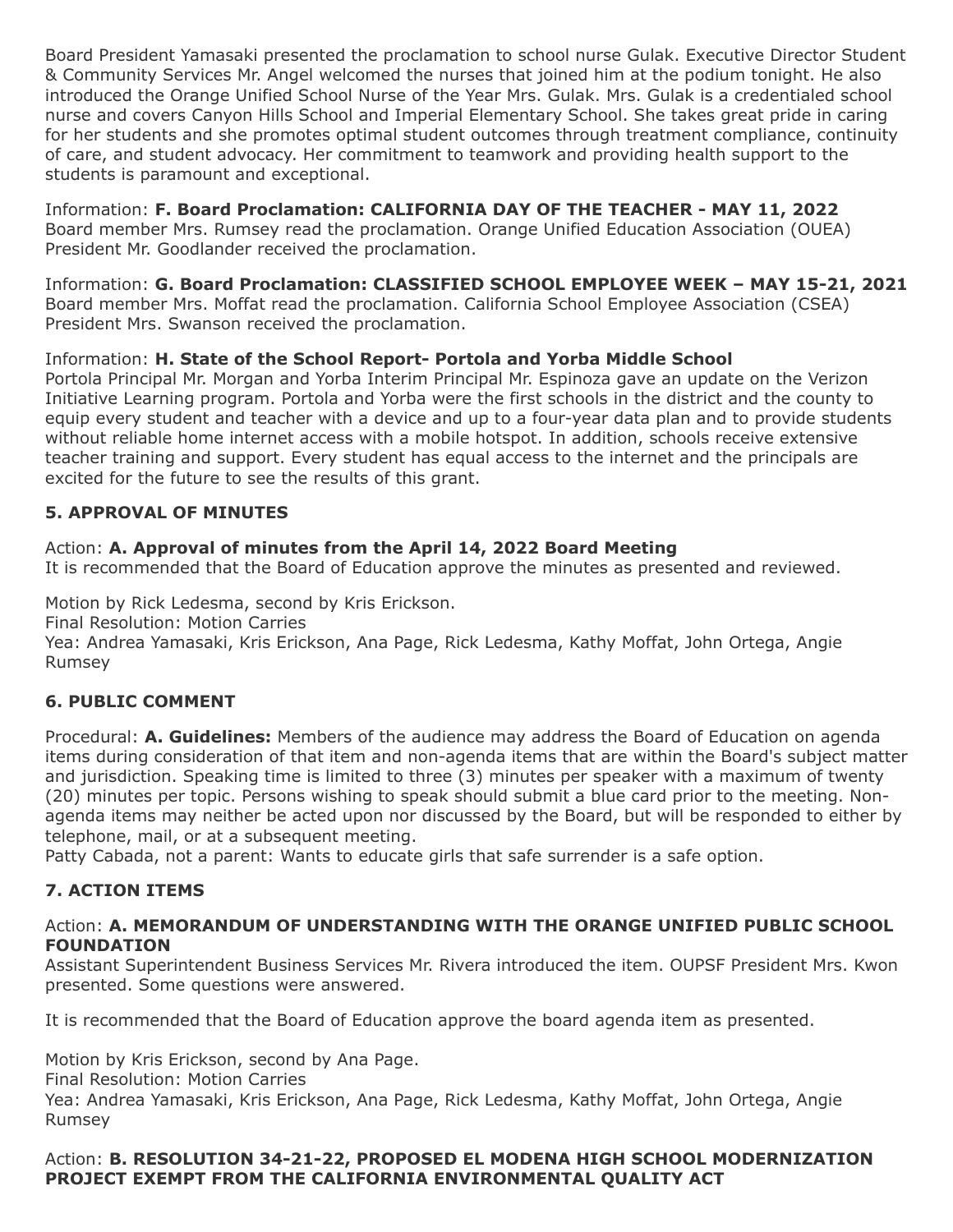Senior Executive Director for Administrative Services Mr. Harvey presented the item. Some questions were answered.

It is recommended that the Board of Education adopt Resolution 34-21-22: (1) Finding the Proposed El Modena High School Modernization Project Exempt from CEQA; (2) Approving the Filing and Recordation of a NOE, (3) Approving the Project, and (4) Authorizing staff to file the NOE for the Project.

Motion by John Ortega, second by Rick Ledesma.

Final Resolution: Motion Carries

Yea: Andrea Yamasaki, Kris Erickson, Ana Page, Rick Ledesma, Kathy Moffat, John Ortega, Angie Rumsey

#### Action: **C. RESOLUTION 35-21-22, PROPOSED CANYON HIGH SCHOOL MODERNIZATION PROJECT EXEMPT FROM THE CALIFORNIA ENVIRONMENTAL QUALITY ACT**

Senior Executive Director for Administrative Services Mr. Harvey presented the item. There were no questions.

It is recommended that the Board of Education adopt Resolution 35-21-22: (1) Finding the Proposed Canyon High School Modernization Project Exempt from CEQA; (2) Approving the Filing and Recordation of a NOE, (3) Approving the Project, and (4) Authorizing staff to file the NOE for the Project.

Motion by John Ortega, second by Kathy Moffat.

Final Resolution: Motion Carries

Yea: Andrea Yamasaki, Kris Erickson, Ana Page, Rick Ledesma, Kathy Moffat, John Ortega, Angie Rumsey

## Action: **D. RESOLUTION 36-21-22, AUTHORIZATION TO JOIN EDUCATION TECHNOLOGY JOINT POWERS AUTHORITY (EdTech JPA)**

Assistant Superintendent Business Services Mr. Rivera presented the item. Some questions were answered.

It is recommended that the Board of Education authorize the membership with Education Technology Joint Powers Authority (Ed Tech JPA) effective 05/06/2022 through 05/05/2023

Motion by Ana Page, second by Kathy Moffat.

Final Resolution: Motion Carries

Yea: Andrea Yamasaki, Kris Erickson, Ana Page, Rick Ledesma, Kathy Moffat, John Ortega, Angie Rumsey

## **8. INFORMATION / DISCUSSION ITEMS**

Information: **A. GREATER ORANGE COMMUNITY ARTS THEATER (GOCAT) UPDATE** GOCAT President Mr. Short presented the item. Some questions were answered.

#### Information: **B. UNIVERSAL PRE-KINDERGARTEN (UPK) PLAN FOR ORANGE UNIFIED SCHOOL DISTRICT**

Executive Director Accountability, Equity and School Support Mrs. Rodriguez and Coordinator Early Learning Education Mrs. Sosa presented the item. Some questions were answered.

## **9. CONSENT ITEMS**

Action (Consent): **A. Consent Items are acted upon by one motion. However, any such item can be considered separately at a Board member's request and will be acted upon following approval of the Consent Items.**

Motion by Kris Erickson, second by Angie Rumsey.

Final Resolution: Motion Carries

Yea: Andrea Yamasaki, Kris Erickson, Ana Page, Rick Ledesma, Kathy Moffat, John Ortega, Angie Rumsey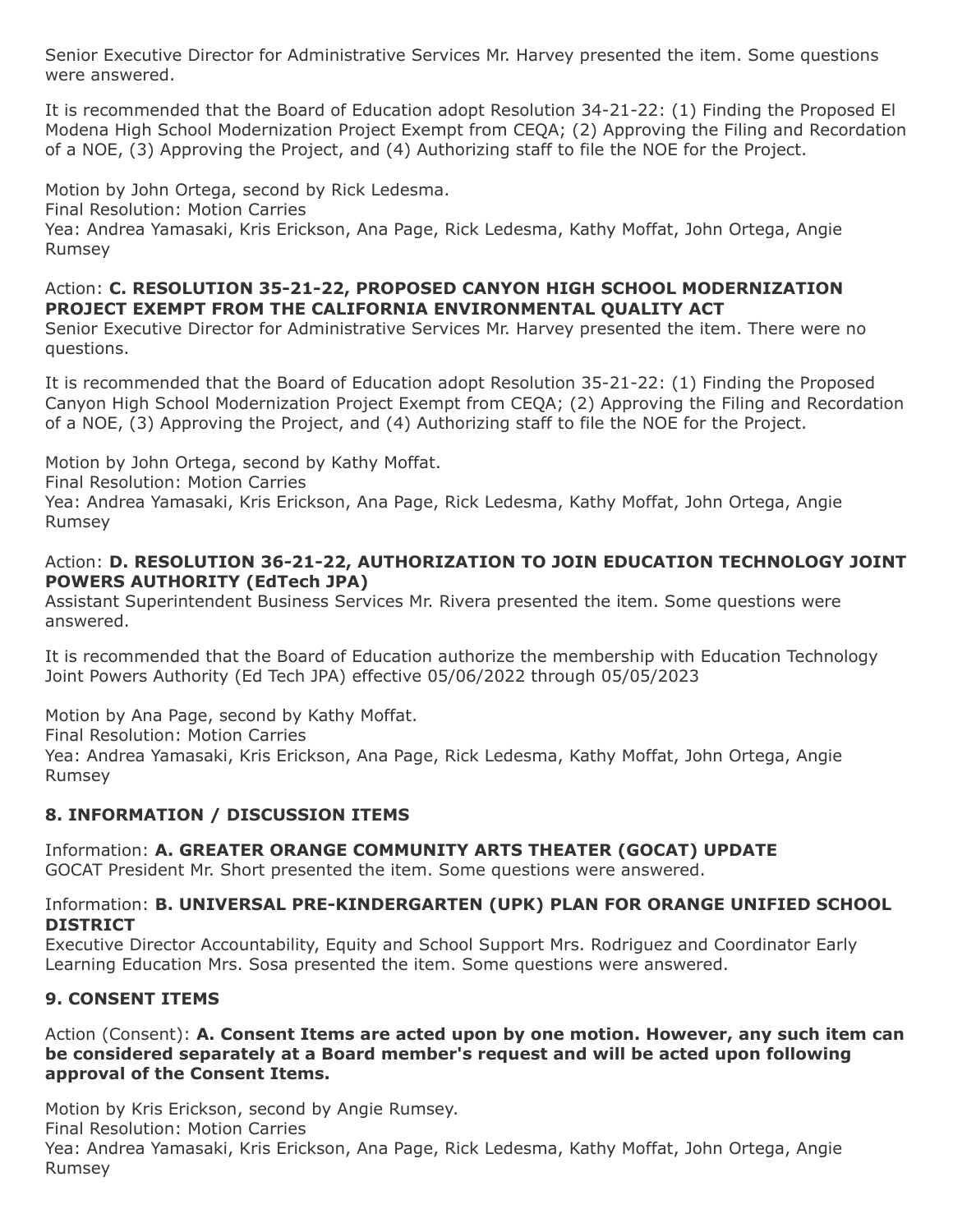## **10. CONSENT ITEMS - MEASURE S**

#### Action (Consent): **A. ANGELES CONTRACTOR INC., BID NO. S1819-002 VILLA PARK HIGH SCHOOL, CHANGE ORDER NO. 13**

Resolution: It is recommended that the Board of Education approve the board agenda item as presented.

Motion by Kris Erickson, second by Angie Rumsey.

Final Resolution: Motion Carries

Yea: Andrea Yamasaki, Kris Erickson, Ana Page, Rick Ledesma, Kathy Moffat, John Ortega, Angie Rumsey

Action (Consent): **B. LIONAKIS-MEASURE S PHASE II-DESIGN AND CONSTRUCTION ADMINISTRATION CONTRACT FOR ORANGE HIGH SCHOOL, AMENDMENT NO. 1**

Resolution: It is recommended that the Board of Education approve the board agenda item as presented.

Motion by Kris Erickson, second by Angie Rumsey.

Final Resolution: Motion Carries

Yea: Andrea Yamasaki, Kris Erickson, Ana Page, Rick Ledesma, Kathy Moffat, John Ortega, Angie Rumsey

#### Action (Consent): **C. SWINERTON BUILDERS INC., CANYON HIGH SCHOOL SCIENCE CENTER BID NO. S1819-006, CHANGE ORDER NO. 22**

Resolution: It is recommended that the Board of Education approve the board agenda item as presented.

Motion by Kris Erickson, second by Angie Rumsey.

Final Resolution: Motion Carries

Yea: Andrea Yamasaki, Kris Erickson, Ana Page, Rick Ledesma, Kathy Moffat, John Ortega, Angie Rumsey

#### Action (Consent): **D. ANGELES CONTRACTOR INC., BID NO. S1819-005, EL MODENA HIGH SCHOOL SCIENCE CENTER, CHANGE ORDER NO. 14**

Resolution: It is recommended that the Board of Education approve the board agenda item as presented.

Motion by Kris Erickson, second by Angie Rumsey.

Final Resolution: Motion Carries

Rumsey

Yea: Andrea Yamasaki, Kris Erickson, Ana Page, Rick Ledesma, Kathy Moffat, John Ortega, Angie Rumsey

## **11. CONSENT ITEMS - BUSINESS SERVICES**

Action (Consent): **A. GIFTS** Resolution: It is recommended that the Board of Education accept these donations and that a letter of appreciation be forwarded to the benefactors.

Motion by Kris Erickson, second by Angie Rumsey. Final Resolution: Motion Carries Yea: Andrea Yamasaki, Kris Erickson, Ana Page, Rick Ledesma, Kathy Moffat, John Ortega, Angie

#### Action (Consent): **B. PURCHASE ORDERS LIST**

Resolution: It is recommended that the Board of Education approve the Purchase Order List dated March 14, 2022 through April 3, 2022.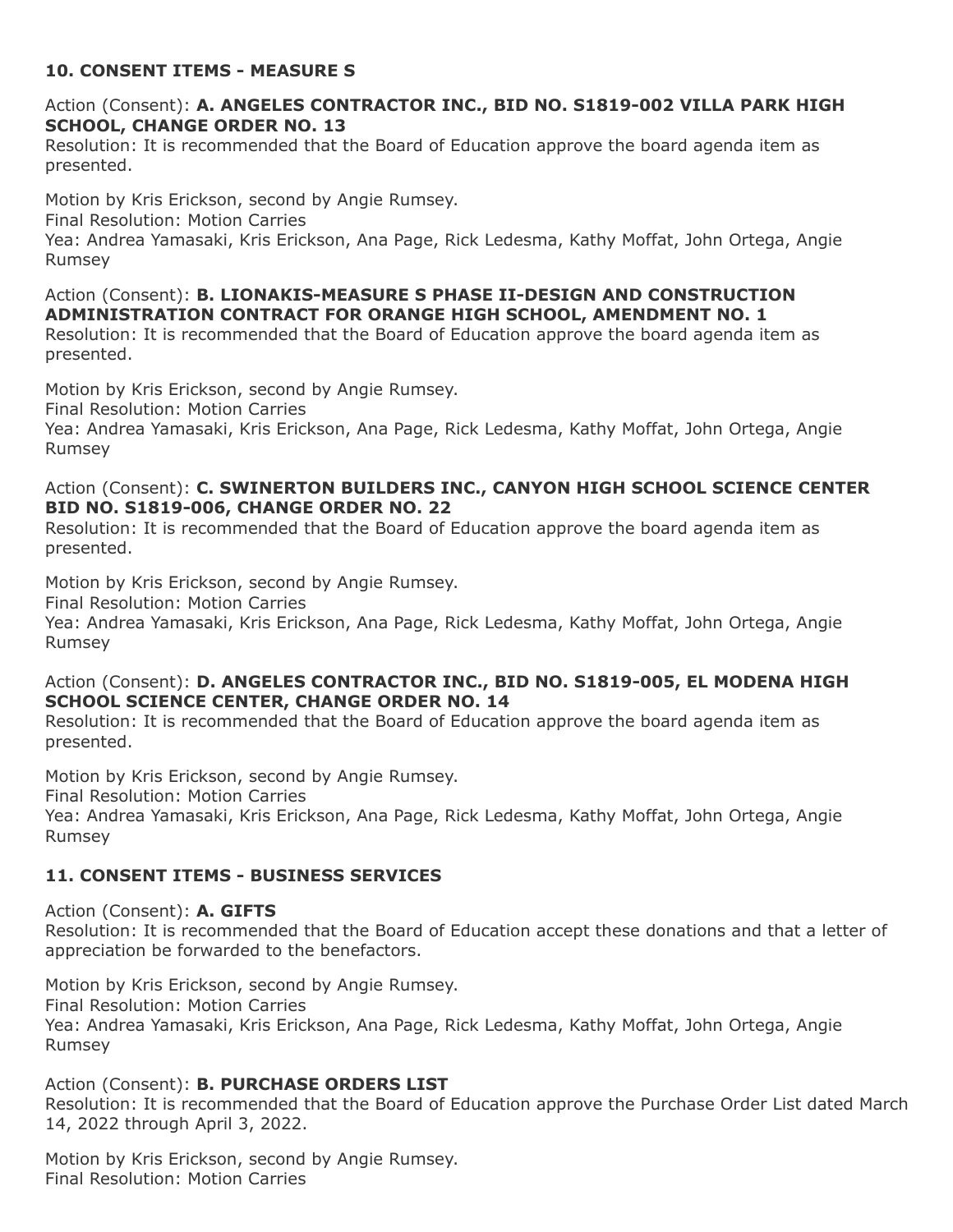## Action (Consent): **C. WARRANTS LIST**

Resolution: It is recommended that the Board of Education approve the Warrants List dated March 14, 2022 through April 3, 2022.

Motion by Kris Erickson, second by Angie Rumsey.

Final Resolution: Motion Carries

Yea: Andrea Yamasaki, Kris Erickson, Ana Page, Rick Ledesma, Kathy Moffat, John Ortega, Angie Rumsey

#### Action (Consent): **D. BID NO. 2122-861C KINDERGARTEN RESTROOM RENOVATIONS AT MULTIPLE SCHOOLS REJECTION OF ALL BIDS**

Resolution: It is recommended that the Board of Education authorize rejection of all bids for Bid No. 2122-861C KINDERGARTEN RESTROOM RENOVATIONS AT MULTIPLE SCHOOLS

Motion by Kris Erickson, second by Angie Rumsey.

Final Resolution: Motion Carries

Yea: Andrea Yamasaki, Kris Erickson, Ana Page, Rick Ledesma, Kathy Moffat, John Ortega, Angie Rumsey

#### Action (Consent): **E. BID NO. 2122-857 - NEW DIMENSION GENERAL CONSTRUCTION, INC - CHANGE ORDER # 1**

Resolution: It is recommended that the Board of Education approve the board agenda item as presented.

Motion by Kris Erickson, second by Angie Rumsey.

Final Resolution: Motion Carries

Yea: Andrea Yamasaki, Kris Erickson, Ana Page, Rick Ledesma, Kathy Moffat, John Ortega, Angie Rumsey

## Action (Consent): **F. AUTHORIZATION TO DECLARE OBSOLETE EQUIPMENT, VEHICLES, MATERIALS AND OTHER DISTRICT ITEMS AS SURPLUS PROPERTY**

Resolution: It is recommended that the Board of Education approve the board agenda item as presented.

Motion by Kris Erickson, second by Angie Rumsey.

Final Resolution: Motion Carries

Yea: Andrea Yamasaki, Kris Erickson, Ana Page, Rick Ledesma, Kathy Moffat, John Ortega, Angie Rumsey

## Action (Consent): **G. TAO ROSSINI, APC, AMENDMENT NO. 1**

Resolution: It is recommended that the Board of Education approve the board agenda item as presented.

Motion by Kris Erickson, second by Angie Rumsey. Final Resolution: Motion Carries Yea: Andrea Yamasaki, Kris Erickson, Ana Page, Rick Ledesma, Kathy Moffat, John Ortega, Angie Rumsey

# Action (Consent): **H. RFQP 2122-0002 DISTRICT-WIDE ARCHITECTURAL SERVICES**

Resolution: It is recommended the Board of Education approve the bench of firms listed for RFQP 2122- 0002 - District Wide Architectural Services and authorize staff to execute Agreements with firms, as required, to perform services for facilities improvement projects outlined in Esser III Expenditure Plan, and Districtwide on an as-needed basis.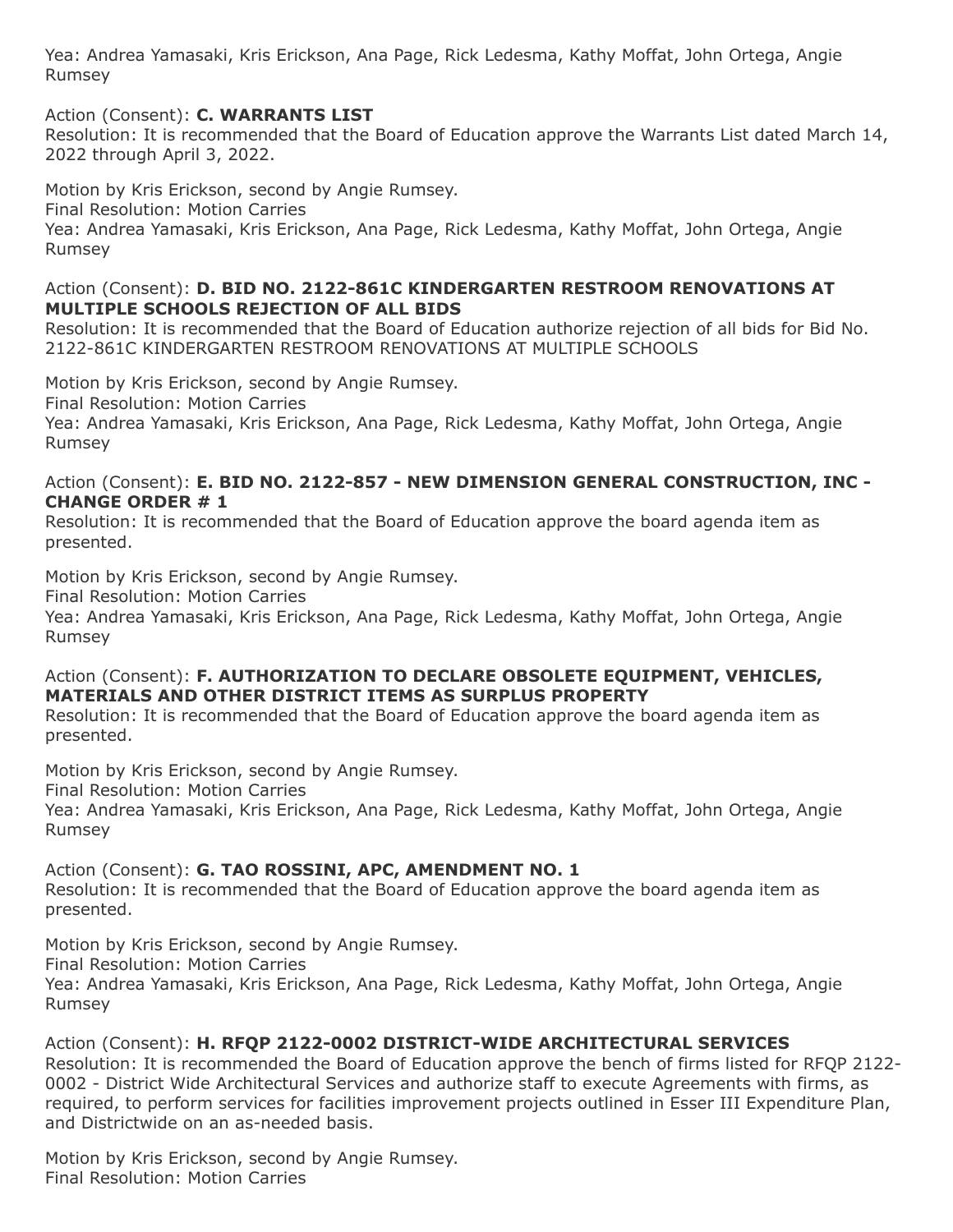Action (Consent): **I. ALC SCHOOLS, LLC**

Resolution: It is recommended that the Board of Education approve the board agenda item as presented.

Motion by Kris Erickson, second by Angie Rumsey.

Final Resolution: Motion Carries

Yea: Andrea Yamasaki, Kris Erickson, Ana Page, Rick Ledesma, Kathy Moffat, John Ortega, Angie Rumsey

Action (Consent): **J. COOPERATIVE STRATEGIES**

Resolution: It is recommended that the Board of Education approve the board agenda item as presented.

Motion by Kris Erickson, second by Angie Rumsey.

Final Resolution: Motion Carries

Yea: Andrea Yamasaki, Kris Erickson, Ana Page, Rick Ledesma, Kathy Moffat, John Ortega, Angie Rumsey

Action (Consent): **K. CRZ PATTERSON, AMENDMENT NO 1**

Resolution: It is recommended that the Board of Education approve the board agenda item as presented.

Motion by Kris Erickson, second by Angie Rumsey.

Final Resolution: Motion Carries

Yea: Andrea Yamasaki, Kris Erickson, Ana Page, Rick Ledesma, Kathy Moffat, John Ortega, Angie Rumsey

Action (Consent): **L. DAVIS DEMOGRAPHICS, INC.** Resolution: It is recommended that the Board of Education approve the board agenda item as presented.

Motion by Kris Erickson, second by Angie Rumsey.

Final Resolution: Motion Carries

Yea: Andrea Yamasaki, Kris Erickson, Ana Page, Rick Ledesma, Kathy Moffat, John Ortega, Angie Rumsey

#### Action (Consent): **M. DISNEYLAND RESORT SHUTTLE AGREEMENT FOR PARKING FREE OF CHARGE**

Resolution: It is recommended the Board of Education approve the board agenda item as presented.

Motion by Kris Erickson, second by Angie Rumsey.

Final Resolution: Motion Carries

Yea: Andrea Yamasaki, Kris Erickson, Ana Page, Rick Ledesma, Kathy Moffat, John Ortega, Angie Rumsey

Action (Consent): **N. FIELDMAN ROLAPP DBA APPLIED BEST PRACTICES**

Resolution: It is recommended that the Board of Education approve the board agenda item as presented.

Motion by Kris Erickson, second by Angie Rumsey.

Final Resolution: Motion Carries

Yea: Andrea Yamasaki, Kris Erickson, Ana Page, Rick Ledesma, Kathy Moffat, John Ortega, Angie Rumsey

Action (Consent): **O. SANDY PRINGLE ASSOCIATES INC., DSA REQUIRED INSPECTION SERVICES FOR EL MODENA HIGH SCHOOL AQUATIC CENTER PROJECT, AMENDMENT NO. 2**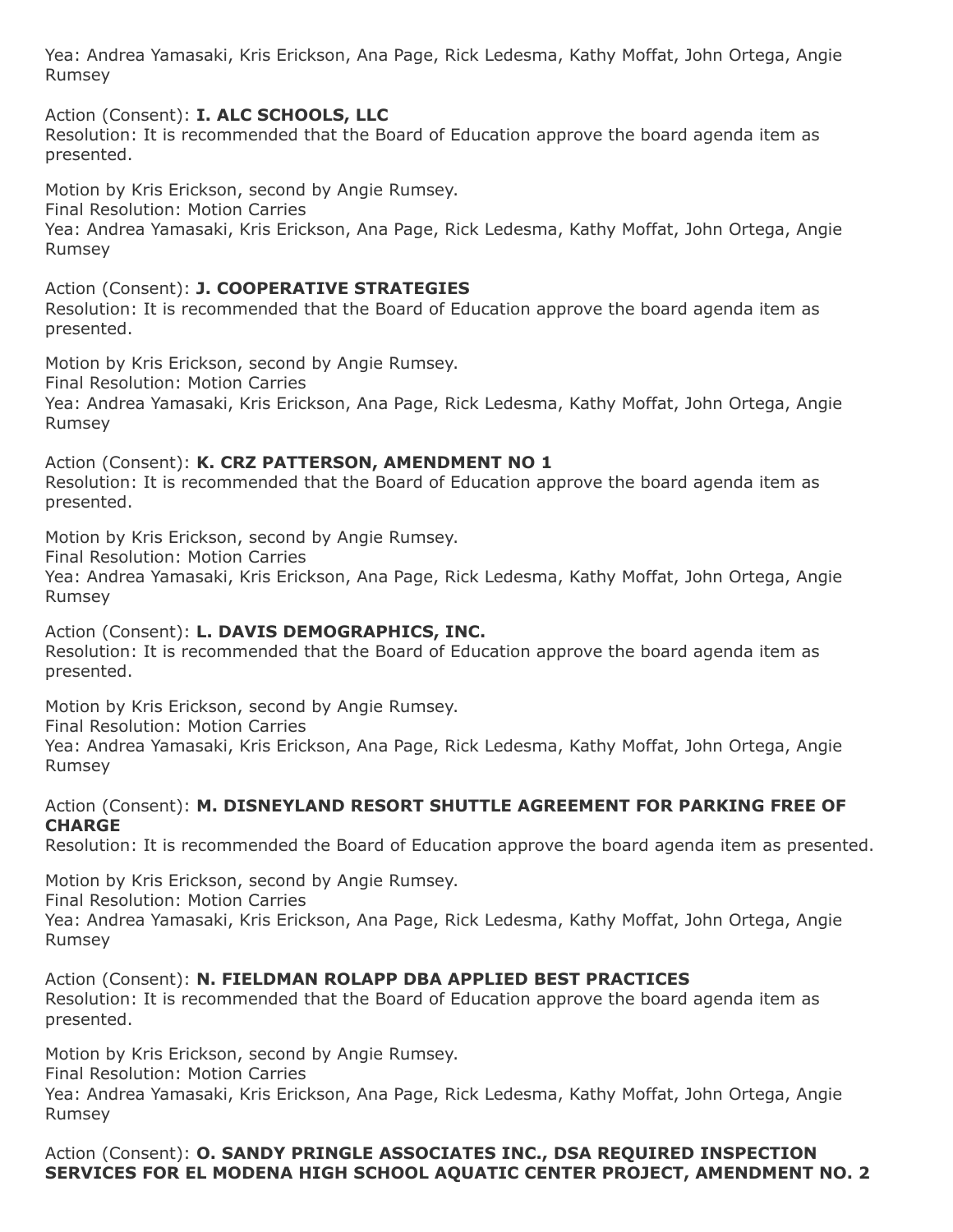Resolution: It is recommended that the Board of Education approve the board agenda item as presented.

Motion by Kris Erickson, second by Angie Rumsey.

Final Resolution: Motion Carries

Yea: Andrea Yamasaki, Kris Erickson, Ana Page, Rick Ledesma, Kathy Moffat, John Ortega, Angie Rumsey

# Action (Consent): **P. PUBLIC ECONOMICS INC.**

Resolution: It is recommended that the Board of Education approve the board agenda item as presented.

Motion by Kris Erickson, second by Angie Rumsey.

Final Resolution: Motion Carries

Yea: Andrea Yamasaki, Kris Erickson, Ana Page, Rick Ledesma, Kathy Moffat, John Ortega, Angie Rumsey

# Action (Consent): **Q. QUINTESSENTIAL SCHOOL SYSTEMS**

Resolution: It is recommended that the Board of Education approve the board agenda item as presented.

Motion by Kris Erickson, second by Angie Rumsey.

Final Resolution: Motion Carries

Yea: Andrea Yamasaki, Kris Erickson, Ana Page, Rick Ledesma, Kathy Moffat, John Ortega, Angie Rumsey

Action (Consent): **R. RATIFY CONTRACT AGREEMENT WITH JERI CHINARIAN** Resolution: It is recommended that the Board of Education approve the board agenda items as presented.

Motion by Kris Erickson, second by Angie Rumsey.

Final Resolution: Motion Carries

Yea: Andrea Yamasaki, Kris Erickson, Ana Page, Rick Ledesma, Kathy Moffat, John Ortega, Angie Rumsey

#### Action (Consent): **S. CHARTER FACILITIES USE AGREEMENT BY AND BETWEEN ORANGE UNIFIED SCHOOL DISTRICT AND TOMORROW'S LEADERSHIP COLLABORATIVE CHARTER SCHOOL**

Resolution: It is recommended that the Board of Education take action to approve the Facilities Use Agreement with Tomorrow's Leadership Collaborative Charter School.

Motion by Kris Erickson, second by Angie Rumsey.

Final Resolution: Motion Carries

Yea: Andrea Yamasaki, Kris Erickson, Ana Page, Rick Ledesma, Kathy Moffat, John Ortega, Angie Rumsey

# **12. CONSENT ITEMS - HUMAN RESOURCES**

Action (Consent): **A. PERSONNEL REPORT** Resolution: It is recommended that the Board of Education approve the Personnel Report as presented.

Motion by Kris Erickson, second by Angie Rumsey.

Final Resolution: Motion Carries

Yea: Andrea Yamasaki, Kris Erickson, Ana Page, Rick Ledesma, Kathy Moffat, John Ortega, Angie Rumsey

## Action (Consent): **B. MEMORANDUM OF UNDERSTANDING 20-22-29 - CALIFORNIA BAPTIST UNIVERSITY**

Resolution: It is recommended that the Board of Education approve the Memorandum of Understanding.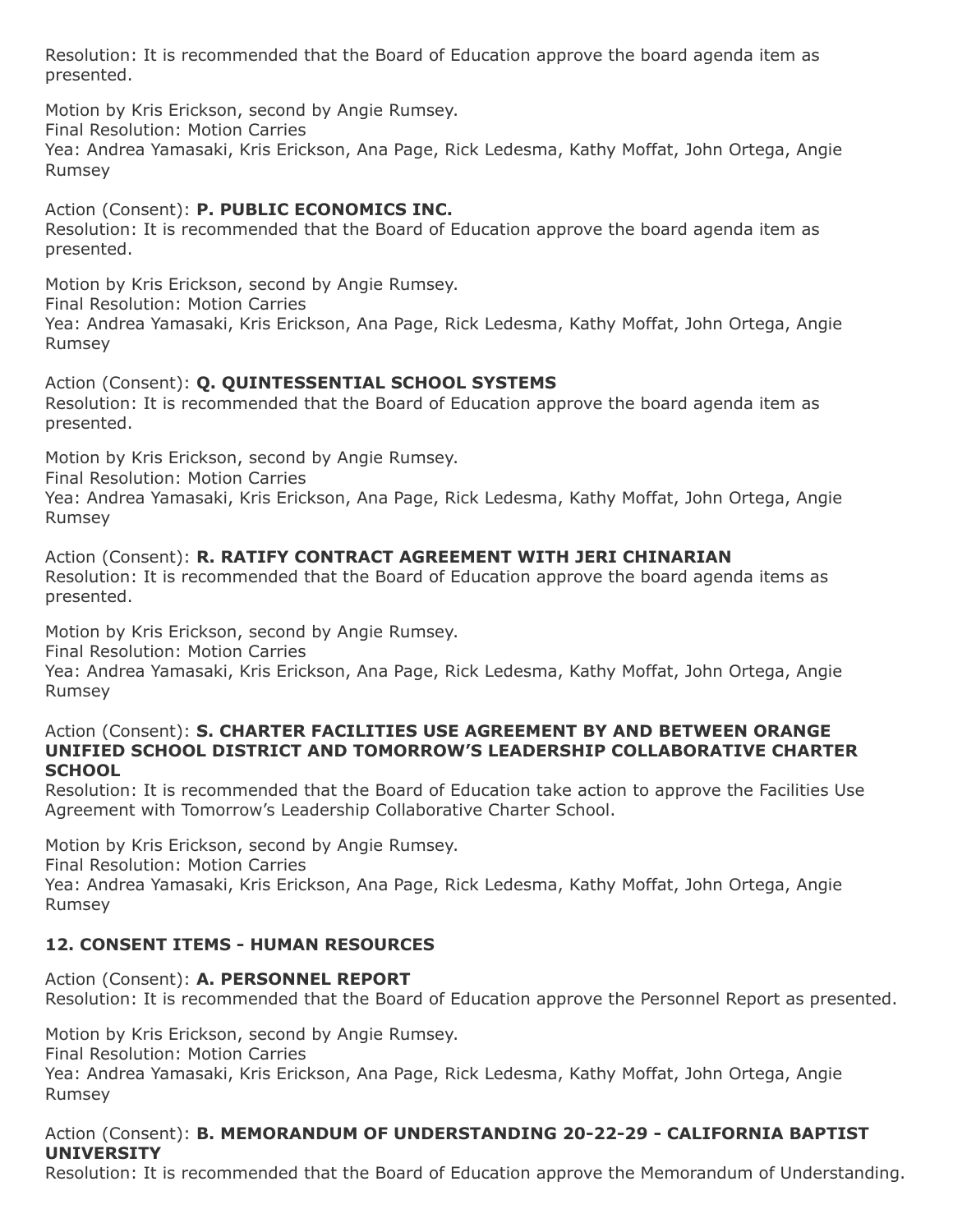## Action (Consent): **C. MEMORANDUM OF UNDERSTANDING 20-22-21 - CALIFORNIA STATE UNIVERSITY'S CALSTATETEACH PROGRAM**

Resolution: It is recommended that the Board of Education approve the Memorandum of Understanding.

Motion by Kris Erickson, second by Angie Rumsey. Final Resolution: Motion Carries Yea: Andrea Yamasaki, Kris Erickson, Ana Page, Rick Ledesma, Kathy Moffat, John Ortega, Angie Rumsey

## **13. CONSENT ITEMS - EDUCATIONAL SERVICES**

Action (Consent): **A. ILLUMINATE EDUCATION** Resolution: It is recommended that the Board of Education approve the item as presented.

Motion by Kris Erickson, second by Angie Rumsey. Final Resolution: Motion Carries Yea: Andrea Yamasaki, Kris Erickson, Ana Page, Rick Ledesma, Kathy Moffat, John Ortega, Angie Rumsey

#### Action (Consent): **B. SPECIAL EDUCATION STUDENT #424500**

Resolution: It is recommended the Board of Education approve the item as presented.

Motion by Kris Erickson, second by Angie Rumsey. Final Resolution: Motion Carries Yea: Andrea Yamasaki, Kris Erickson, Ana Page, Rick Ledesma, Kathy Moffat, John Ortega, Angie Rumsey

Action (Consent): **C. SETTLEMENT AGREEMENT FOR SPECIAL EDUCATION STUDENT # 417766** Resolution: It is recommended the Board of Education approve the item.

Motion by Kris Erickson, second by Angie Rumsey. Final Resolution: Motion Carries Yea: Andrea Yamasaki, Kris Erickson, Ana Page, Rick Ledesma, Kathy Moffat, John Ortega, Angie Rumsey

#### Action (Consent): **D. THE REGENTS OF THE UNIVERSITY OF CALIFORNIA ON BEHALF OF UC DAVIS**

Resolution: It is recommended that the Board of Education approve this agreement as presented.

Motion by Kris Erickson, second by Angie Rumsey.

Final Resolution: Motion Carries

Yea: Andrea Yamasaki, Kris Erickson, Ana Page, Rick Ledesma, Kathy Moffat, John Ortega, Angie Rumsey

## Action (Consent): **E. SPECIAL EDUCATION STUDENT # 411240**

Resolution: It is recommended the Board of Education approve the item as presented.

Motion by Kris Erickson, second by Angie Rumsey.

Final Resolution: Motion Carries

Yea: Andrea Yamasaki, Kris Erickson, Ana Page, Rick Ledesma, Kathy Moffat, John Ortega, Angie Rumsey

Action (Consent): **F. DECLARATION OF SURPLUS ITEMS**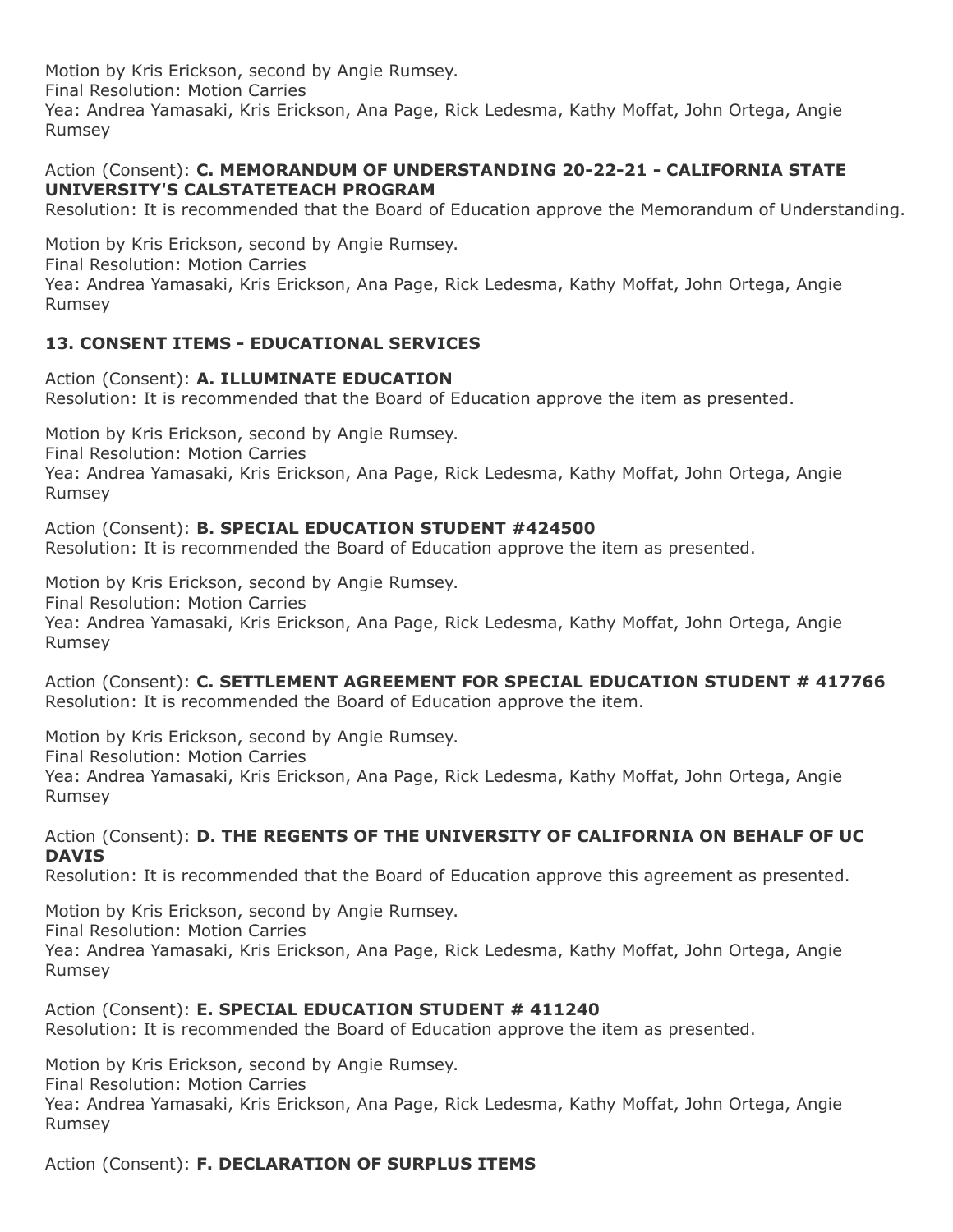Resolution: It is recommended that the Board of Education declare the items listed and described as surplus and approve the public and private disposition of the surplus items in accordance with Board Policy 3270.

Motion by Kris Erickson, second by Angie Rumsey.

Final Resolution: Motion Carries

Yea: Andrea Yamasaki, Kris Erickson, Ana Page, Rick Ledesma, Kathy Moffat, John Ortega, Angie Rumsey

# Action (Consent): **G. BEACON DAY SCHOOL, INC DBA BEACON DAY SCHOOL**

Resolution: It is recommended the Board of Education approve entering into a master contract for the 2022-23 school year.

Motion by Kris Erickson, second by Angie Rumsey. Final Resolution: Motion Carries Yea: Andrea Yamasaki, Kris Erickson, Ana Page, Rick Ledesma, Kathy Moffat, John Ortega, Angie Rumsey

Action (Consent): **H. ECE 4 AUTISM**

Resolution: It is recommended the Board of Education approve entering into a master contract for the 2022-23 school year.

Motion by Kris Erickson, second by Angie Rumsey.

Final Resolution: Motion Carries

Yea: Andrea Yamasaki, Kris Erickson, Ana Page, Rick Ledesma, Kathy Moffat, John Ortega, Angie Rumsey

#### Action (Consent): **I. MARDAN FOUNDATION OF EDUCATION THERAPY, INC DBA MARDAN SCHOOL**

Resolution: It is recommended the Board of Education approve entering into a master contract for the 2022-23 school year.

Motion by Kris Erickson, second by Angie Rumsey.

Final Resolution: Motion Carries

Yea: Andrea Yamasaki, Kris Erickson, Ana Page, Rick Ledesma, Kathy Moffat, John Ortega, Angie Rumsey

#### Action (Consent): **J. NEW VISTA SCHOOL**

Resolution: It is recommended the Board of Education approve entering into a master contract for the 2022-23 school year.

Motion by Kris Erickson, second by Angie Rumsey.

Final Resolution: Motion Carries

Yea: Andrea Yamasaki, Kris Erickson, Ana Page, Rick Ledesma, Kathy Moffat, John Ortega, Angie Rumsey

Action (Consent): **K. CONDAS AND ASSOCIATES DBA OCEAN VIEW NPS**

Resolution: It is recommended the Board of Education approve entering into a master contract for the 2022-23 school year.

Motion by Kris Erickson, second by Angie Rumsey. Final Resolution: Motion Carries Yea: Andrea Yamasaki, Kris Erickson, Ana Page, Rick Ledesma, Kathy Moffat, John Ortega, Angie Rumsey

## Action (Consent): **L. OLIVE CREST DBA OLIVE CREST ACADEMY**

Resolution: It is recommended the Board of Education approve entering into a master contract for the 2022-23 school year.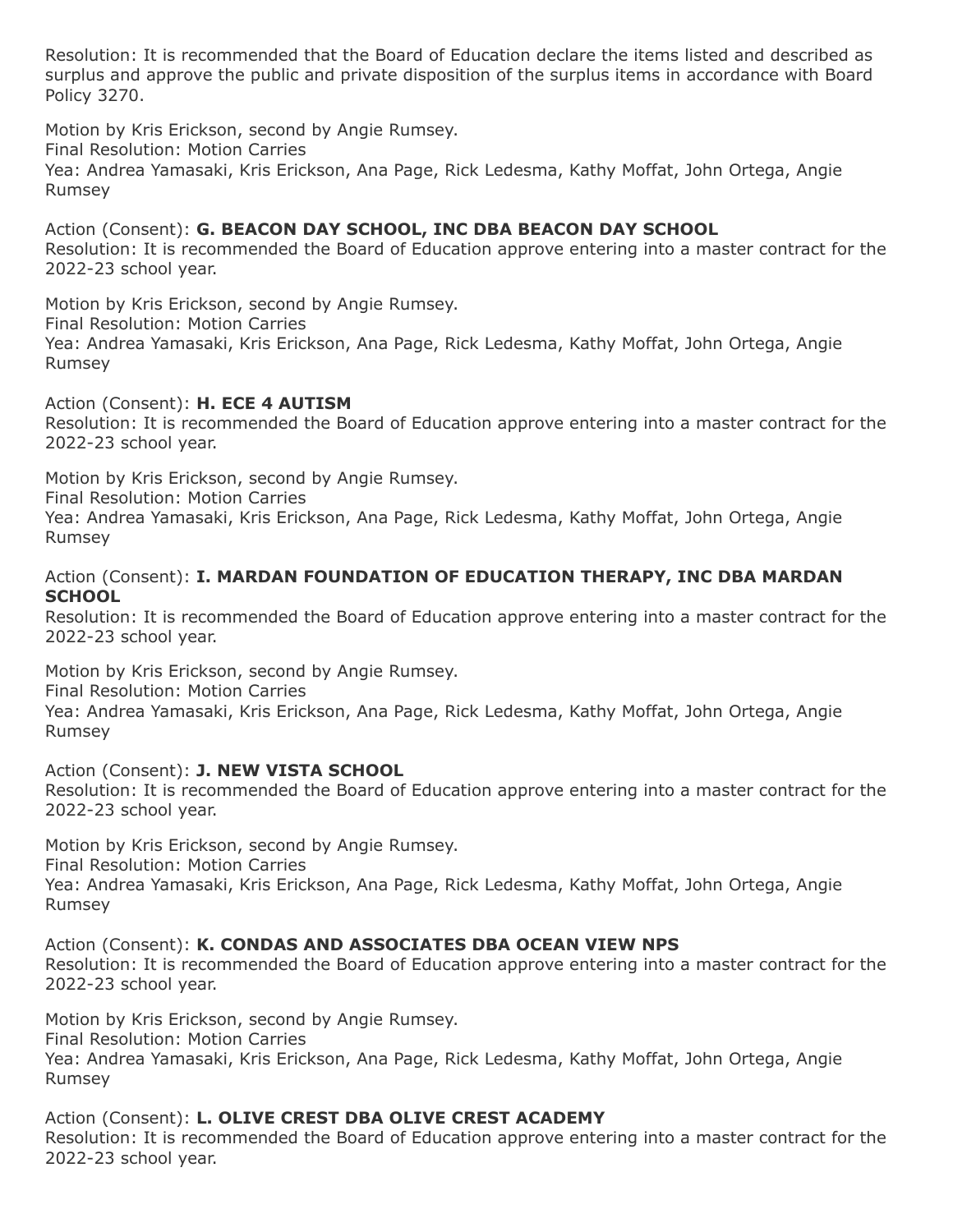Action (Consent): **M. THE PRENTICE SHOOL**

Resolution: It is recommended the Board of Education approve entering into a master contract for the 2022-23 school year.

Motion by Kris Erickson, second by Angie Rumsey. Final Resolution: Motion Carries Yea: Andrea Yamasaki, Kris Erickson, Ana Page, Rick Ledesma, Kathy Moffat, John Ortega, Angie Rumsey

Action (Consent): **N. PORTVIEW PREPARATORY, INC**

Resolution: It is recommended the Board of Education approve entering into a master contract for the 2022-23 school year.

Motion by Kris Erickson, second by Angie Rumsey. Final Resolution: Motion Carries Yea: Andrea Yamasaki, Kris Erickson, Ana Page, Rick Ledesma, Kathy Moffat, John Ortega, Angie Rumsey

Action (Consent): **O. SPECTRUM CENTER - ROSSIER PARK ELEMENTARY SCHOOL** Resolution: It is recommended the Board of Education approve entering into a master contract for the 2022-23 school year.

Motion by Kris Erickson, second by Angie Rumsey. Final Resolution: Motion Carries Yea: Andrea Yamasaki, Kris Erickson, Ana Page, Rick Ledesma, Kathy Moffat, John Ortega, Angie Rumsey

Action (Consent): **P. SPECTRUM CENTER - ROSSIER PARK HIGH SCHOOL** Resolution: It is recommended the Board of Education approve entering into a master contract for the 2022-23 school year.

Motion by Kris Erickson, second by Angie Rumsey. Final Resolution: Motion Carries Yea: Andrea Yamasaki, Kris Erickson, Ana Page, Rick Ledesma, Kathy Moffat, John Ortega, Angie Rumsey

Action (Consent): **Q. SPEECH AND LANGUAGE DEVELOPMENT CENTER, INC** Resolution: It is recommended the Board of Education approve entering into a master contract for the 2022-23 school year.

Motion by Kris Erickson, second by Angie Rumsey. Final Resolution: Motion Carries Yea: Andrea Yamasaki, Kris Erickson, Ana Page, Rick Ledesma, Kathy Moffat, John Ortega, Angie Rumsey

Action (Consent): **R. THE CHILDREN'S SCHOOL, INC** Resolution: It is recommended the Board of Education approve entering into a master contract for the 2022-23 school year.

Motion by Kris Erickson, second by Angie Rumsey. Final Resolution: Motion Carries Yea: Andrea Yamasaki, Kris Erickson, Ana Page, Rick Ledesma, Kathy Moffat, John Ortega, Angie Rumsey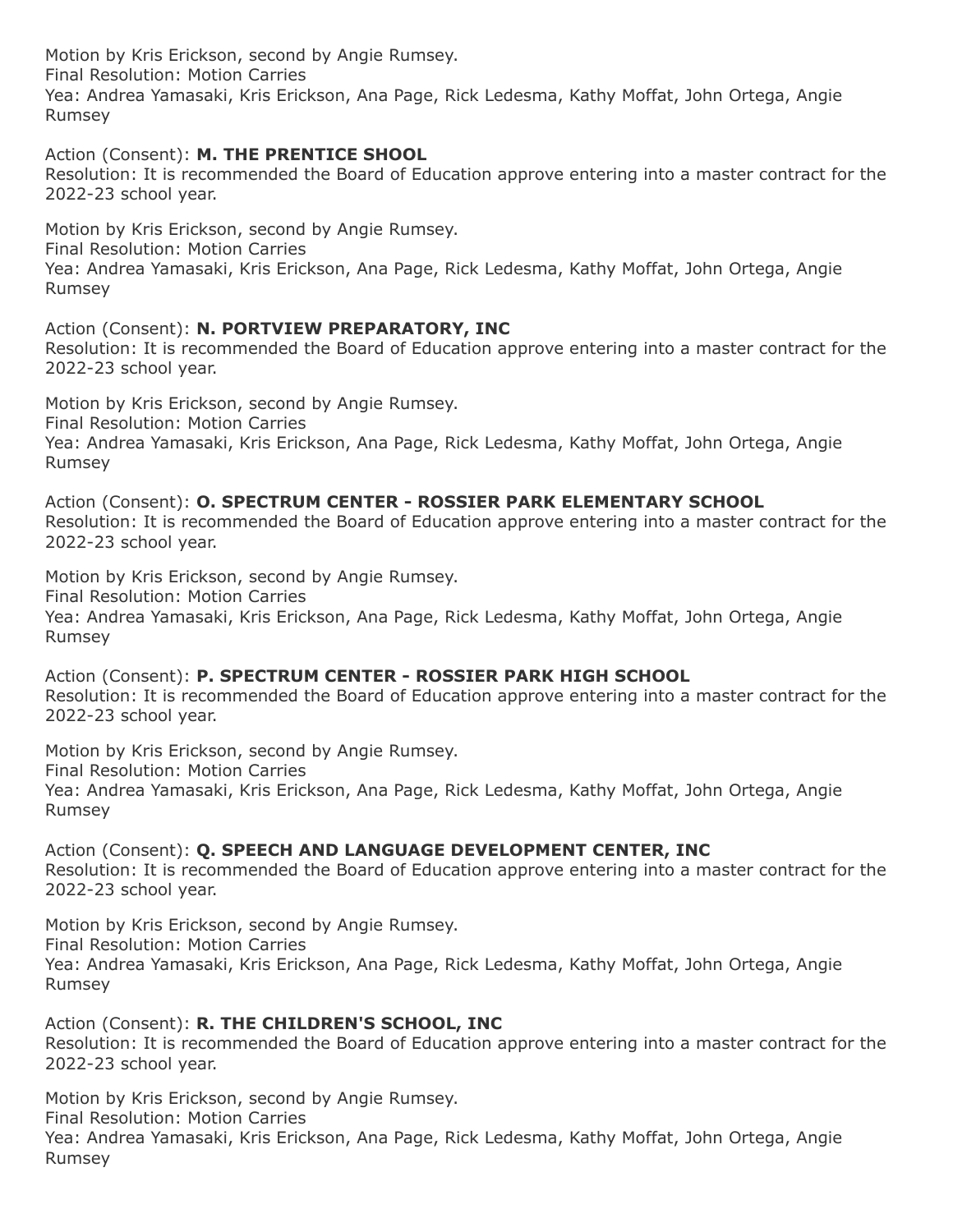## Action (Consent): **S. BEYOND BLINDNESS, INC**

Resolution: It is recommended the Board of Education approve entering into a master contract for the 2022-23 school year.

Motion by Kris Erickson, second by Angie Rumsey. Final Resolution: Motion Carries

Yea: Andrea Yamasaki, Kris Erickson, Ana Page, Rick Ledesma, Kathy Moffat, John Ortega, Angie Rumsey

## Action (Consent): **T. CORNERSTONE THERAPIES**

Resolution: It is recommended the Board of Education approve entering into a master contract for the 2022-23 school year.

Motion by Kris Erickson, second by Angie Rumsey. Final Resolution: Motion Carries Yea: Andrea Yamasaki, Kris Erickson, Ana Page, Rick Ledesma, Kathy Moffat, John Ortega, Angie Rumsey

Action (Consent): **U. CREATIVE SOLUTIONS FOR AUTISM DBA CREATIVE SOLUTIONS FOR HOPE** Resolution: It is recommended the Board of Education approve entering into a master contract for the 2022-23 school year.

Motion by Kris Erickson, second by Angie Rumsey. Final Resolution: Motion Carries Yea: Andrea Yamasaki, Kris Erickson, Ana Page, Rick Ledesma, Kathy Moffat, John Ortega, Angie Rumsey

## Action (Consent): **V. DYNAMIC EDUCATION SERVICES, INC**

Resolution: It is recommended the Board of Education approve entering into a master contract for the 2022-23 school year.

Motion by Kris Erickson, second by Angie Rumsey. Final Resolution: Motion Carries Yea: Andrea Yamasaki, Kris Erickson, Ana Page, Rick Ledesma, Kathy Moffat, John Ortega, Angie Rumsey

## Action (Consent): **W. 8INFINITY KIDS CORPORATION**

Resolution: It is recommended the Board of Education approve entering into a master contract for the 2022-23 school year.

Motion by Kris Erickson, second by Angie Rumsey.

Final Resolution: Motion Carries

Yea: Andrea Yamasaki, Kris Erickson, Ana Page, Rick Ledesma, Kathy Moffat, John Ortega, Angie Rumsey

Action (Consent): **X. HAYNES FAMILY OF PROGRAMS DBA S.T.A.R. ACADEMY**

Resolution: It is recommended the Board of Education approve entering into a master contract for the 2022-23 school year.

Motion by Kris Erickson, second by Angie Rumsey.

Final Resolution: Motion Carries

Yea: Andrea Yamasaki, Kris Erickson, Ana Page, Rick Ledesma, Kathy Moffat, John Ortega, Angie Rumsey

## Action (Consent): **Y. KIMBERLY J HIDDLESON DBA HIDDLESON LISTENING, LANGUAGE, AND SPEECH CENTER**

Resolution: It is recommended the Board of Education approve entering into a master contract for the 2022-23 school year.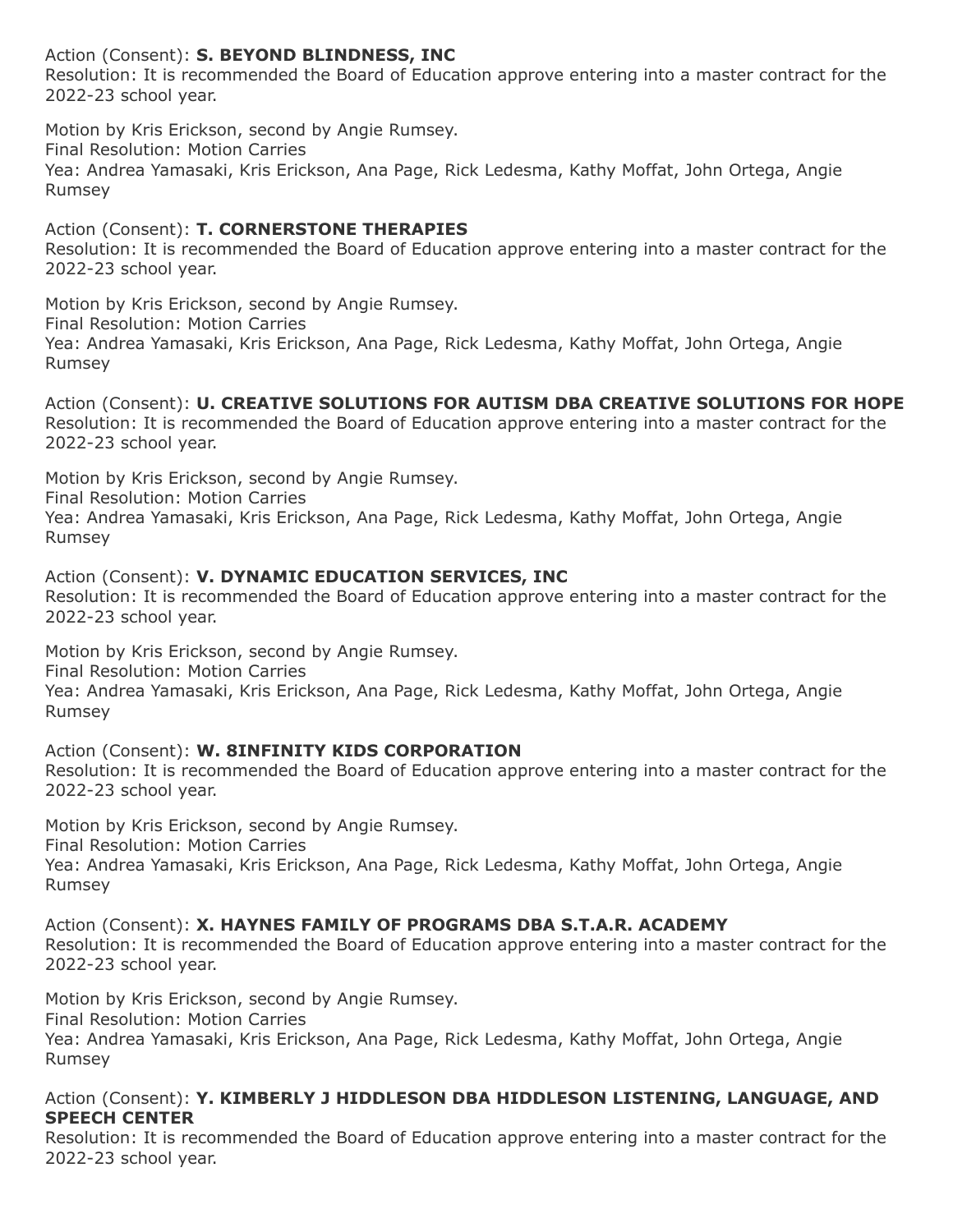#### Action (Consent): **Z. MAXIM HEALTHCARE SERVICES, INC**

Resolution: It is recommended the Board of Education approve entering into a master contract for the 2022-23 school year.

Motion by Kris Erickson, second by Angie Rumsey. Final Resolution: Motion Carries Yea: Andrea Yamasaki, Kris Erickson, Ana Page, Rick Ledesma, Kathy Moffat, John Ortega, Angie Rumsey

Action (Consent): **AA. PROFESSIONAL TUTORS OF AMERICA, INC**

Resolution: It is recommended the Board of Education approve entering into a master contract for the 2022-23 school year.

Motion by Kris Erickson, second by Angie Rumsey. Final Resolution: Motion Carries Yea: Andrea Yamasaki, Kris Erickson, Ana Page, Rick Ledesma, Kathy Moffat, John Ortega, Angie Rumsey

Action (Consent): **BB. PROGRESSUS THERAPY, LLC**

Resolution: It is recommended the Board of Education approve entering into a master contract for the 2022-23 school year.

Motion by Kris Erickson, second by Angie Rumsey.

Final Resolution: Motion Carries

Yea: Andrea Yamasaki, Kris Erickson, Ana Page, Rick Ledesma, Kathy Moffat, John Ortega, Angie Rumsey

Action (Consent): **CC. RUSSO, FLECK & ASSOCIATES**

Resolution: It is recommended the Board of Education approve entering into a master contract for the 2022-23 school year.

Motion by Kris Erickson, second by Angie Rumsey.

Final Resolution: Motion Carries

Yea: Andrea Yamasaki, Kris Erickson, Ana Page, Rick Ledesma, Kathy Moffat, John Ortega, Angie Rumsey

Action (Consent): **DD. SOLIANT HEALTH, LLC**

Resolution: It is recommended the Board of Education approve entering into a master contract for the 2022-23 school year.

Motion by Kris Erickson, second by Angie Rumsey. Final Resolution: Motion Carries Yea: Andrea Yamasaki, Kris Erickson, Ana Page, Rick Ledesma, Kathy Moffat, John Ortega, Angie Rumsey

Action (Consent): **EE. SPEECH PATHOLOGY ASSOCIATES, INC**

Resolution: It is recommended the Board of Education approve entering into a master contract for the 2022-23 school year.

Motion by Kris Erickson, second by Angie Rumsey. Final Resolution: Motion Carries Yea: Andrea Yamasaki, Kris Erickson, Ana Page, Rick Ledesma, Kathy Moffat, John Ortega, Angie Rumsey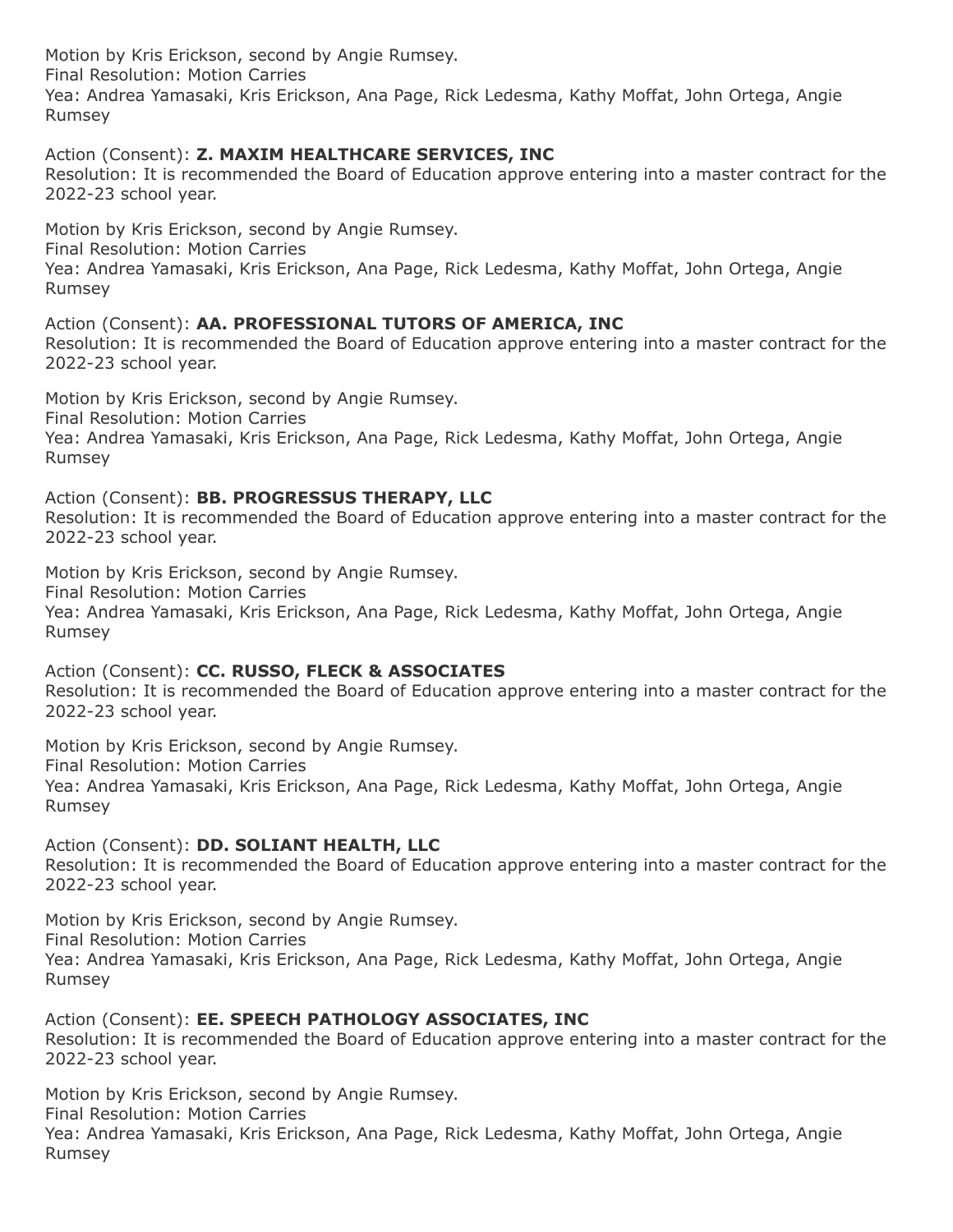## Action (Consent): **FF. SUNBELT STAFFING, LLC**

Resolution: It is recommended the Board of Education approve entering into a master contract for the 2022-23 school year.

Motion by Kris Erickson, second by Angie Rumsey.

Final Resolution: Motion Carries

Yea: Andrea Yamasaki, Kris Erickson, Ana Page, Rick Ledesma, Kathy Moffat, John Ortega, Angie Rumsey

#### Action (Consent): **GG. TASHA ARNESON DBA TTC4SUCCESS (TASHA'S TRAINING AND CONSULTING, LLC)**

Resolution: It is recommended the Board of Education approve entering into a master contract for the 2022-23 school year.

Motion by Kris Erickson, second by Angie Rumsey. Final Resolution: Motion Carries Yea: Andrea Yamasaki, Kris Erickson, Ana Page, Rick Ledesma, Kathy Moffat, John Ortega, Angie Rumsey

## Action (Consent): **HH. VERBAL BEHAVIOR ASSOCIATES**

Resolution: It is recommended the Board of Education approve entering into a master contract for the 2022-23 school year.

Motion by Kris Erickson, second by Angie Rumsey.

Final Resolution: Motion Carries

Yea: Andrea Yamasaki, Kris Erickson, Ana Page, Rick Ledesma, Kathy Moffat, John Ortega, Angie Rumsey

## Action (Consent): **II. VINDIA G FERNANDEZ DBA VIDA PSYCHOLOGY, INC DBA CENTER FOR PEDIATRIC NEUROPSYCHOLOGY**

Resolution: It is recommended the Board of Education approve entering into a contract for the 2021-22 school year.

Motion by Kris Erickson, second by Angie Rumsey. Final Resolution: Motion Carries Yea: Andrea Yamasaki, Kris Erickson, Ana Page, Rick Ledesma, Kathy Moffat, John Ortega, Angie Rumsey

Action (Consent): **JJ. ORENDA EDUCATION** Resolution: It is recommended that the Board of Education approve the item as presented.

Motion by Kris Erickson, second by Angie Rumsey. Final Resolution: Motion Carries Yea: Andrea Yamasaki, Kris Erickson, Ana Page, Rick Ledesma, Kathy Moffat, John Ortega, Angie Rumsey

Action (Consent): **KK. SETTLEMENT AGREEMENT FOR SPECIAL EDUCATION STUDENT # 424670** Resolution: It is recommended the Board of Education approve the item.

Motion by Kris Erickson, second by Angie Rumsey. Final Resolution: Motion Carries Yea: Andrea Yamasaki, Kris Erickson, Ana Page, Rick Ledesma, Kathy Moffat, John Ortega, Angie Rumsey

Action (Consent): **LL. AUDITORY INSTRUMENTS, INC AMENDMENT** Resolution: It is recommended the Board of Education approve the amendment to the contract.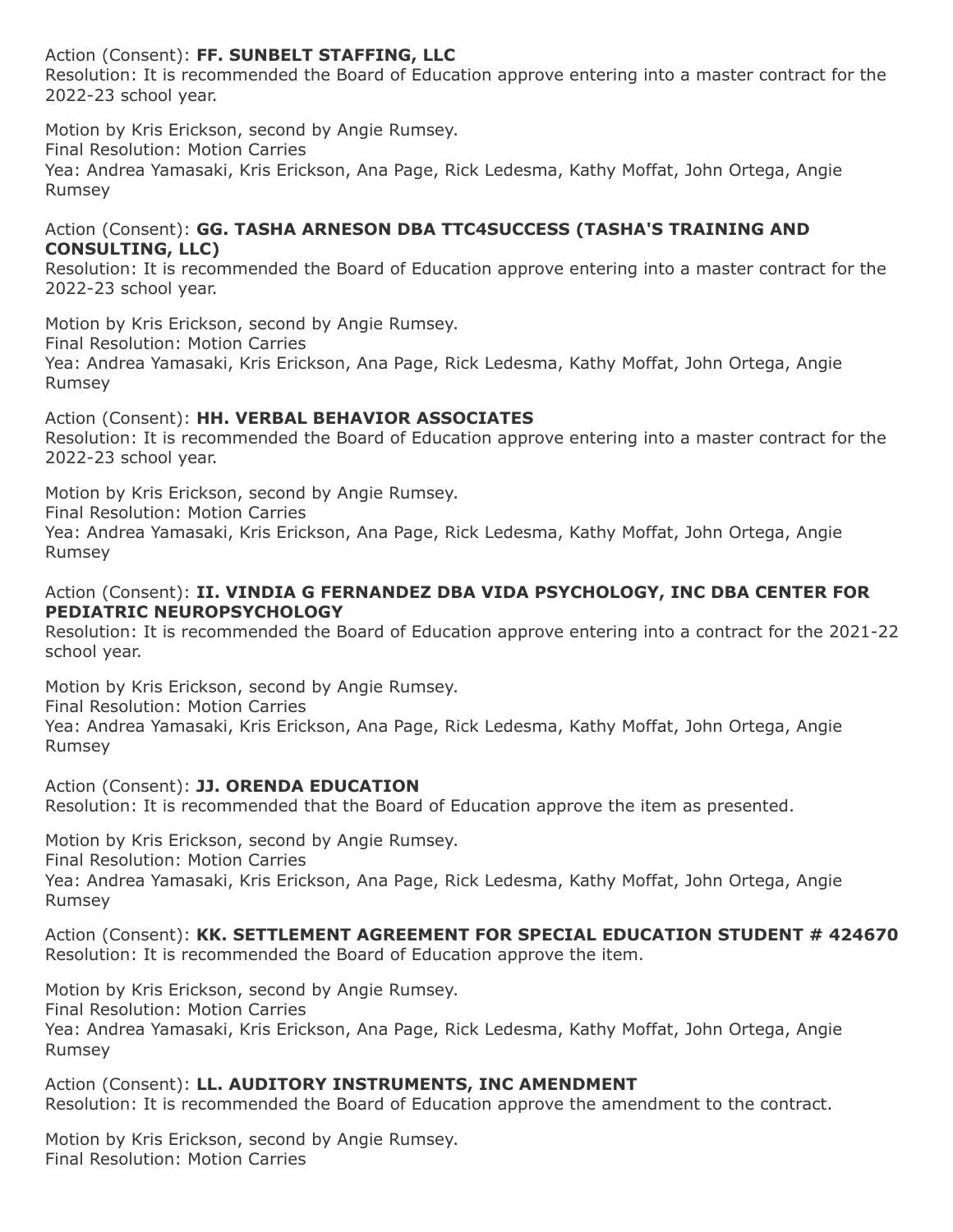#### Action (Consent): **MM. ORANGE COUNTY GANG REDUCTION INTERVENTION PARTNERSHIP (OC GRIP)**

Resolution: It is recommended that the Board of Education approve the item as presented.

Motion by Kris Erickson, second by Angie Rumsey.

Final Resolution: Motion Carries

Yea: Andrea Yamasaki, Kris Erickson, Ana Page, Rick Ledesma, Kathy Moffat, John Ortega, Angie Rumsey

Action (Consent): **NN. ORANGE COUNTY COMMUNITY FOUNDATION RECEIPT OF GRANT FUNDS** Resolution: It is recommended that the Board of Education accept the grant as presented.

Motion by Kris Erickson, second by Angie Rumsey.

Final Resolution: Motion Carries

Yea: Andrea Yamasaki, Kris Erickson, Ana Page, Rick Ledesma, Kathy Moffat, John Ortega, Angie Rumsey

#### Action (Consent): **OO. ELEVO SUMMER PROGRAM 2022**

Resolution: It is recommended that the Board of Education approve the agreement with Elevo

Motion by Kris Erickson, second by Angie Rumsey.

Final Resolution: Motion Carries

Yea: Andrea Yamasaki, Kris Erickson, Ana Page, Rick Ledesma, Kathy Moffat, John Ortega, Angie Rumsey

Action (Consent): **PP. NEARPOD, INC.** Resolution: It is recommended that the Board of Education approve the item as presented.

Motion by Kris Erickson, second by Angie Rumsey.

Final Resolution: Motion Carries

Yea: Andrea Yamasaki, Kris Erickson, Ana Page, Rick Ledesma, Kathy Moffat, John Ortega, Angie Rumsey

#### Action (Consent): **QQ. GAGGLE.NET EMAIL SECURITY**

Resolution: It is recommended that the Board of Education approve the item as presented.

Motion by Kris Erickson, second by Angie Rumsey. Final Resolution: Motion Carries Yea: Andrea Yamasaki, Kris Erickson, Ana Page, Rick Ledesma, Kathy Moffat, John Ortega, Angie Rumsey

Action (Consent): **RR. XELLO COLLEGE AND CAREER READINESS SOFTWARE** Resolution: It is recommended that the Board of Education approve the purchase of the XELLO College and Career Readiness Software as presented.

Motion by Kris Erickson, second by Angie Rumsey.

Final Resolution: Motion Carries

Yea: Andrea Yamasaki, Kris Erickson, Ana Page, Rick Ledesma, Kathy Moffat, John Ortega, Angie Rumsey

## Action (Consent): **SS. FATHER FLANAGAN'S BOYS' HOME DBA BOYS TOWN**

Resolution: It is recommended the Board of Education approve entering into a consulting agreement for the 2021-22 and 2022-2023 school year.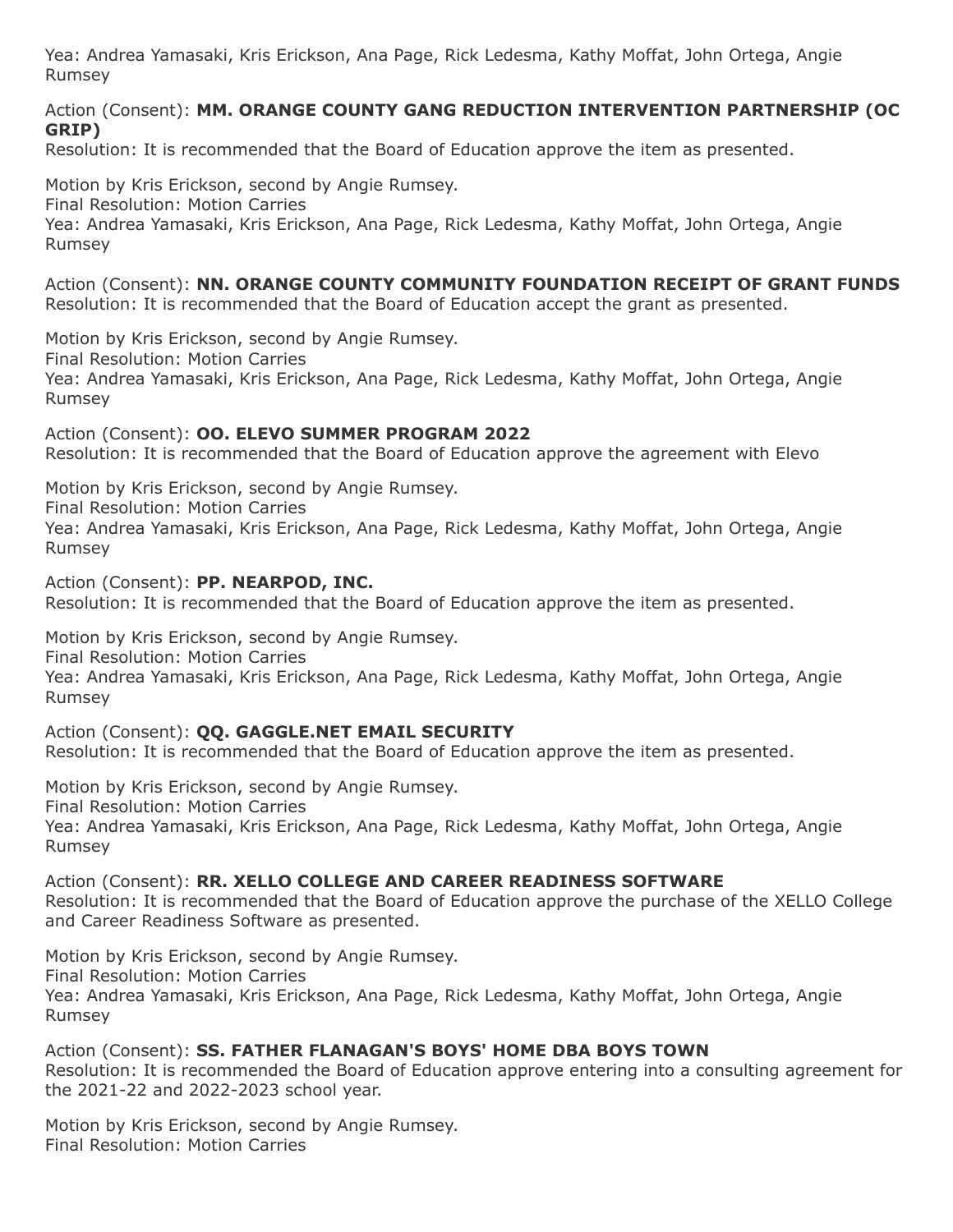#### Action (Consent): **TT. AFTER SCHOOL EDUCATION AND SAFETY (ASES) PROGRAM - AMENDMENT #1**

Resolution: It is recommended that the Board of Education approve the After School Education and Safety Grant Program as presented.

Motion by Kris Erickson, second by Angie Rumsey.

Final Resolution: Motion Carries

Yea: Andrea Yamasaki, Kris Erickson, Ana Page, Rick Ledesma, Kathy Moffat, John Ortega, Angie Rumsey

#### Action (Consent): **UU. COMPREHENSIVE LITERACY SCHOOL DEVELOPMENT AGREEMENT #10000902**

Resolution: It is recommended that the Board of Education approve this agreement with Orange County Department of Education as presented.

Motion by Kris Erickson, second by Angie Rumsey.

Final Resolution: Motion Carries

Yea: Andrea Yamasaki, Kris Erickson, Ana Page, Rick Ledesma, Kathy Moffat, John Ortega, Angie Rumsey

Action (Consent): **VV. SETTLEMENT AGREEMENT FOR SPECIAL EDUCATION STUDENT # 424670** Resolution: It is recommended the Board of Education approve the item.

Motion by Kris Erickson, second by Angie Rumsey. Final Resolution: Motion Carries

Yea: Andrea Yamasaki, Kris Erickson, Ana Page, Rick Ledesma, Kathy Moffat, John Ortega, Angie Rumsey

Action (Consent): **WW. JENNY L PONZURIC DBA PONZURIC LEARNING SOLUTIONS** Resolution: It is recommended the Board of Education approve entering into a consulting agreement for the 2021-22 school year.

Motion by Kris Erickson, second by Angie Rumsey. Final Resolution: Motion Carries Yea: Andrea Yamasaki, Kris Erickson, Ana Page, Rick Ledesma, Kathy Moffat, John Ortega, Angie Rumsey

Action (Consent): **XX. CALIFORNIA YOUTH SERVICES** Resolution: It is recommended the Board of Education approve the amended contract as presented.

Motion by Kris Erickson, second by Angie Rumsey. Final Resolution: Motion Carries Yea: Andrea Yamasaki, Kris Erickson, Ana Page, Rick Ledesma, Kathy Moffat, John Ortega, Angie Rumsey

Action (Consent): **YY. TEXTBOOK ADOPTIONS - 30 DAY REVIEW BY PUBLIC** Resolution: It is recommended that the Board of Education place the attached list of textbooks on

display for the 30-day review period and be considered for adoption at the July 21, 2022 Board Meeting.

Motion by Kris Erickson, second by Angie Rumsey.

Final Resolution: Motion Carries

Yea: Andrea Yamasaki, Kris Erickson, Ana Page, Rick Ledesma, Kathy Moffat, John Ortega, Angie Rumsey

Action (Consent): **ZZ. STAR OF CA LLC DBA STAR OF CA, ERA ED, STEPPING STONES GROUP** Resolution: It is recommended the Board of Education approve entering into a master contract for the 2022-23 school year.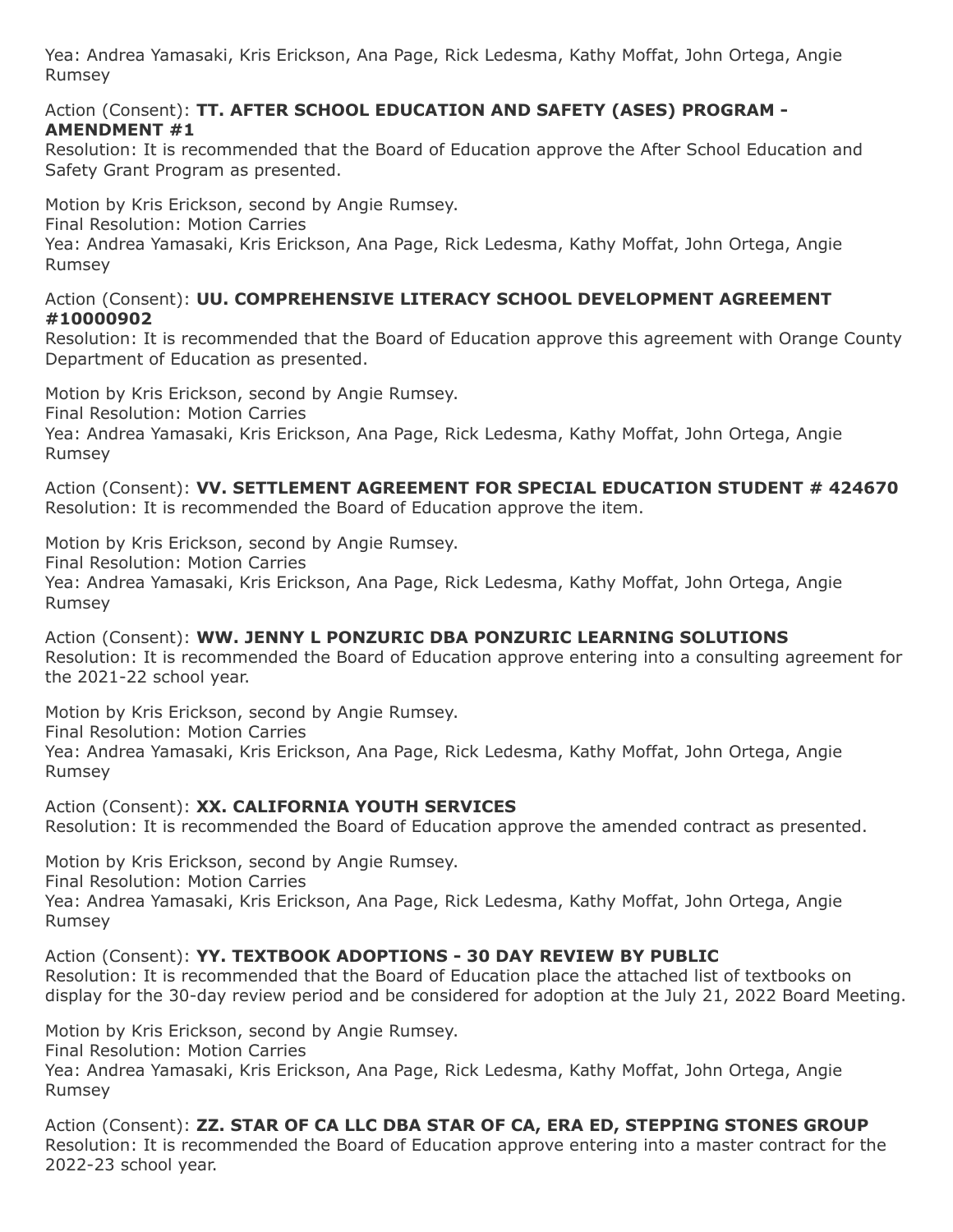#### Action (Consent): **AAA. BRAINPOP**

Resolution: It is recommended that the Board of Education approve the item as presented.

Motion by Kris Erickson, second by Angie Rumsey.

Final Resolution: Motion Carries

Yea: Andrea Yamasaki, Kris Erickson, Ana Page, Rick Ledesma, Kathy Moffat, John Ortega, Angie Rumsey

## **14. CONSENT ITEMS - EDUCATIONAL SERVICES /STUDY TRIPS**

Action (Consent): **A. AMENDMENT TO NOHL CANYON ELEMENTARY - 6TH GRADE CLASS - IRVINE RANCH OUTDOOR EDUCATION CENTER - ORANGE, CA - MAY 23 - 25, 2022** Resolution: It is recommended that the Board of Education approve this amended study trip as presented.

Motion by Kris Erickson, second by Angie Rumsey.

Final Resolution: Motion Carries

Yea: Andrea Yamasaki, Kris Erickson, Ana Page, Rick Ledesma, Kathy Moffat, John Ortega, Angie Rumsey

#### Action (Consent): **B. VILLA PARK HIGH SCHOOL – DANCE TEAM – GARDEN GROVE, CA – AUGUST 1 - 4, 2022**

Resolution: It is recommended that the Board of Education approve this study trip as presented.

Motion by Kris Erickson, second by Angie Rumsey.

Final Resolution: Motion Carries

Yea: Andrea Yamasaki, Kris Erickson, Ana Page, Rick Ledesma, Kathy Moffat, John Ortega, Angie Rumsey

## Action (Consent): **C. CANYON HIGH SCHOOL – TRACK AND FIELD – FRESNO, CA – MAY 26 – 29, 2022**

Resolution: It is recommended that the Board of Education approve the study trip as presented.

Motion by Kris Erickson, second by Angie Rumsey.

Final Resolution: Motion Carries

Yea: Andrea Yamasaki, Kris Erickson, Ana Page, Rick Ledesma, Kathy Moffat, John Ortega, Angie Rumsey

#### Action (Consent): **D. CANYON HIGH SCHOOL – BOYS WRESTLING TEAM – LAKE ARROWHEAD, CA – JUNE 14 – 16, 2022**

Resolution: It is recommended that the Board of Education approve this study trip as presented.

Motion by Kris Erickson, second by Angie Rumsey.

Final Resolution: Motion Carries

Yea: Andrea Yamasaki, Kris Erickson, Ana Page, Rick Ledesma, Kathy Moffat, John Ortega, Angie Rumsey

## Action (Consent): **E. CANYON HIGH SCHOOL – BOYS WRESTLING TEAM – SAN DIEGO, CA – JUNE 27 – 30, 2022**

Resolution: It is recommended that the Board of Education approve this study trip as presented.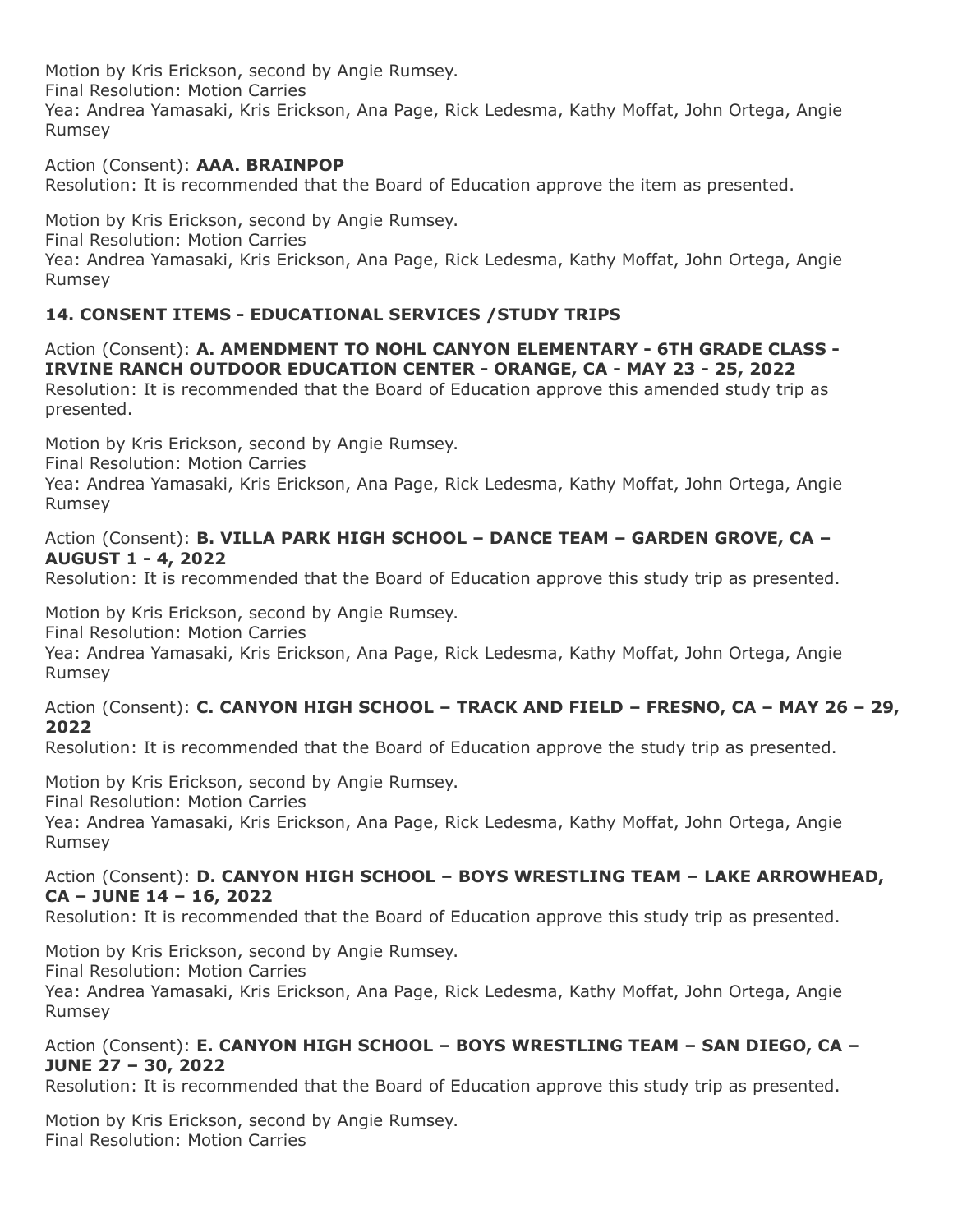#### Action (Consent): **F. CANYON HIGH SCHOOL - VARSITY FOOTBALL TEAM – ARROYO GRANDE – Ca –– June 23-25, 2022**

Resolution: It is recommended that the Board of Education approve the study trip as presented.

Motion by Kris Erickson, second by Angie Rumsey.

Final Resolution: Motion Carries

Yea: Andrea Yamasaki, Kris Erickson, Ana Page, Rick Ledesma, Kathy Moffat, John Ortega, Angie Rumsey

#### Action (Consent): **G. CANYON HIGH SCHOOL - BOYS BASKETBALL TEAM – PHOENIX, AZ – JUNE 17 – 19, 2022**

Resolution: It is recommended that the Board of Education approve the study trip as presented.

Motion by Kris Erickson, second by Angie Rumsey.

Final Resolution: Motion Carries

Yea: Andrea Yamasaki, Kris Erickson, Ana Page, Rick Ledesma, Kathy Moffat, John Ortega, Angie Rumsey

## Action (Consent): **H. MCPHERSON MAGNET SCHOOL – 5th GRADE CLASS – THREE OAKS OUTDOOR SCIENCE SCHOOL – TWIN PEAKS, CA – DECEMBER 5 - 9, 2022**

Resolution: It is recommended that the Board of Education approve this study trip as presented.

Motion by Kris Erickson, second by Angie Rumsey.

Final Resolution: Motion Carries

Yea: Andrea Yamasaki, Kris Erickson, Ana Page, Rick Ledesma, Kathy Moffat, John Ortega, Angie Rumsey

## **15. CONSENT ITEMS - BOARD OF EDUCATION / SUPERINTENDENT**

Action (Consent): **A. DISTRICT MEMBERSHIP IN ASSOCIATIONS** Resolution: It is recommended that the Board of Education authorize membership for the District in associations and organizations, including but not limited to, those listed above for the 2022-23 school year.

Motion by Kris Erickson, second by Angie Rumsey.

Final Resolution: Motion Carries

Yea: Andrea Yamasaki, Kris Erickson, Ana Page, Rick Ledesma, Kathy Moffat, John Ortega, Angie Rumsey

#### Action (Consent): **B. PROFESSIONAL CONFERENCE ATTENDANCE BY BOARD MEMBERS AND SUPERINTENDENT**

Resolution: It is recommended that the Board of Education approve conference attendance for Board members and the Superintendent at meetings, workshops, and conferences offered, but not limited to, the organizations listed above for the 2022-23 school year.

Motion by Kris Erickson, second by Angie Rumsey.

Final Resolution: Motion Carries

Yea: Andrea Yamasaki, Kris Erickson, Ana Page, Rick Ledesma, Kathy Moffat, John Ortega, Angie Rumsey

## Action (Consent): **C. RESOLUTION NO. 33-21-22 AUTHORIZATION OF PAYMENT TO TRUSTEE ABSENT FROM REGULAR BOARD MEETING**

Resolution: It is recommended that the Board of Education approve the Resolution as presented.